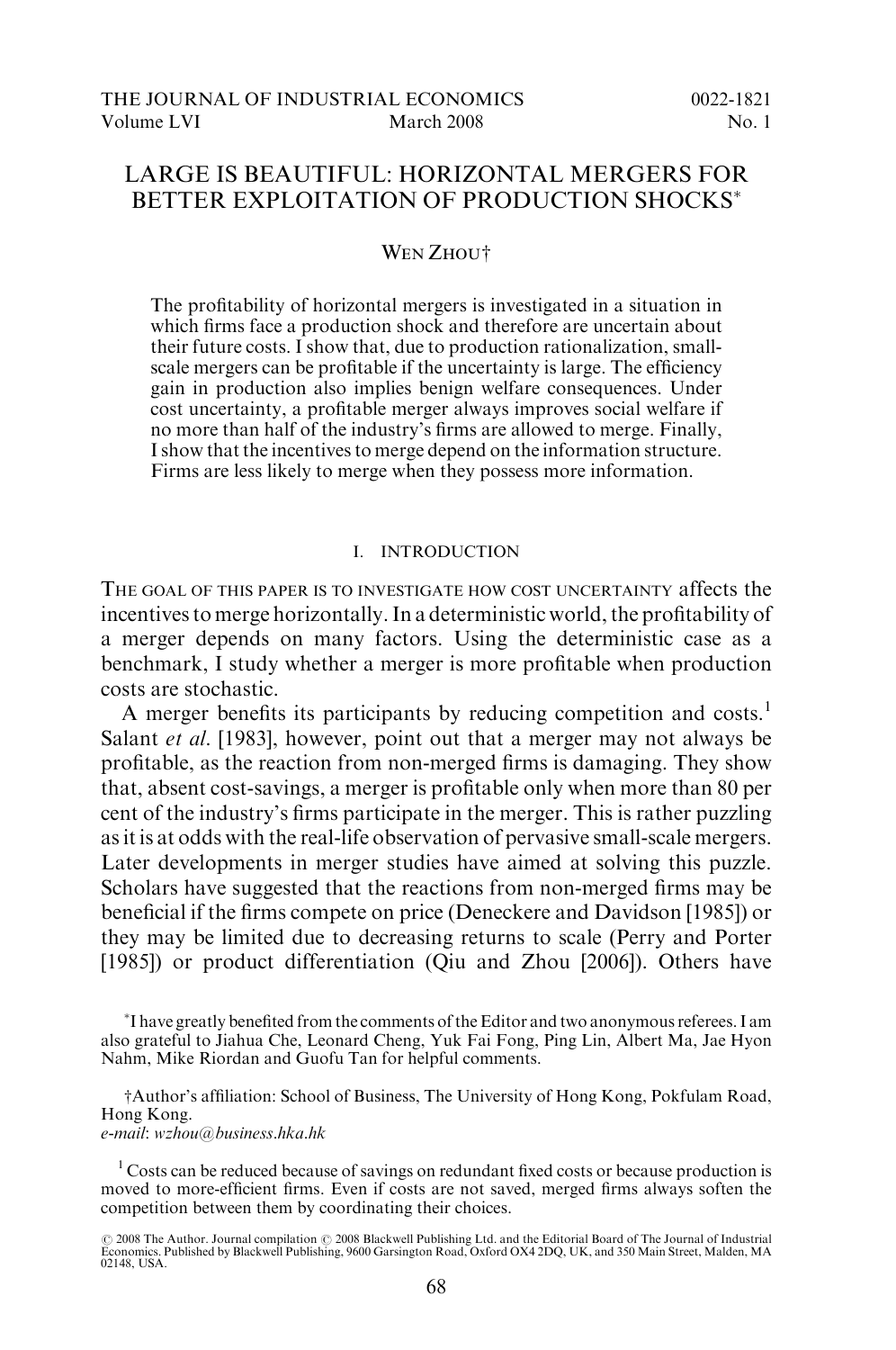suggested that the merged firms may achieve cost-savings (Farrell and Shapiro [1990]) or other exogenous benefits (such as becoming Stackelberg leaders as proposed by Daughety [1990] and Levin [1990]). And others still have suggested that the merger scale should be endogenously determined (Kamien and Zang [1990]; Qiu and Zhou [2007]).

All the papers mentioned above analyze merger incentives in a deterministic environment with perfect information. In real life, however, firms may be uncertain about some future market conditions. This would be the case if they face demand or supply shocks. Suppose, for example, that all firms serve the same market but their products need to be shipped from various production sites. Part of the cost of serving the market is therefore the transportation cost. If a shock changes the location of the future market to an unknown place, transportation costs will be stochastic.<sup>2</sup> When the shock eventually comes, firms will adjust their operations according to the realization of the shock, e.g., by serving the market from their closest outlets. Since such flexibility increases with a firm's operation scale, the scale itself provides a rationale for firms to merge. The more outlets a firm has, the better its ability to exploit heterogeneity among the outlets in the face of idiosyncratic shocks.

To demonstrate this point, I build a model in which, due to a future production shock, firms are uncertain about their production costs. Before the uncertainty is realized, a group of firms decides whether or not to merge. If they merge, they will operate several production outlets, the costs of which are necessarily heterogeneous if the shock is idiosyncratic. By shifting production from high-cost outlets to low-cost ones, the merged firms will be able to produce any given quantity of product at a lower cost than will a single firm. This cost advantage tends to make a merger more profitable than in the corresponding deterministic case. I show that even small-scale mergers can be profitable if the cost uncertainty is large, thus providing an alternative solution to Salant *et al.*'s [1983] puzzle. What makes the model particularly appealing is that, unlike many existing models, it explains why two-firm mergers are far more frequent than three- or four-firm mergers. Because the cost advantage increases with the merger scale but at a decreasing rate, the

 $2$  There are plenty of other examples in which the costs or demand are uncertain. The price of important inputs such as crude oil may fluctuate tremendously. The management team (or, more broadly, any current production facilities) may or may not be the most suitable to carry out new tasks in the future. Buyers in an auction do not know their private valuations of the auctioned item before knowing what that item is. A movie producer is uncertain whether its next release is going to be a big hit. Firms do not know which raw material will be crucial for their next new product before deciding which product will be heavily marketed. In describing the challenges that the Internet brings to businesses, The Economist [11/9/00] explains: 'now life has become much more difficult. Change has not only become more rapid, but also more complex and more ubiquitous. Established companies are no longer quite sure who their competitors are, or where their core skills lie, or whether they ought to abandon the particular business that once served them so well.'

© 2008 The Author. Journal compilation © 2008 Blackwell Publishing Ltd. and the Editorial Board of The Journal of Industrial<br>Economics.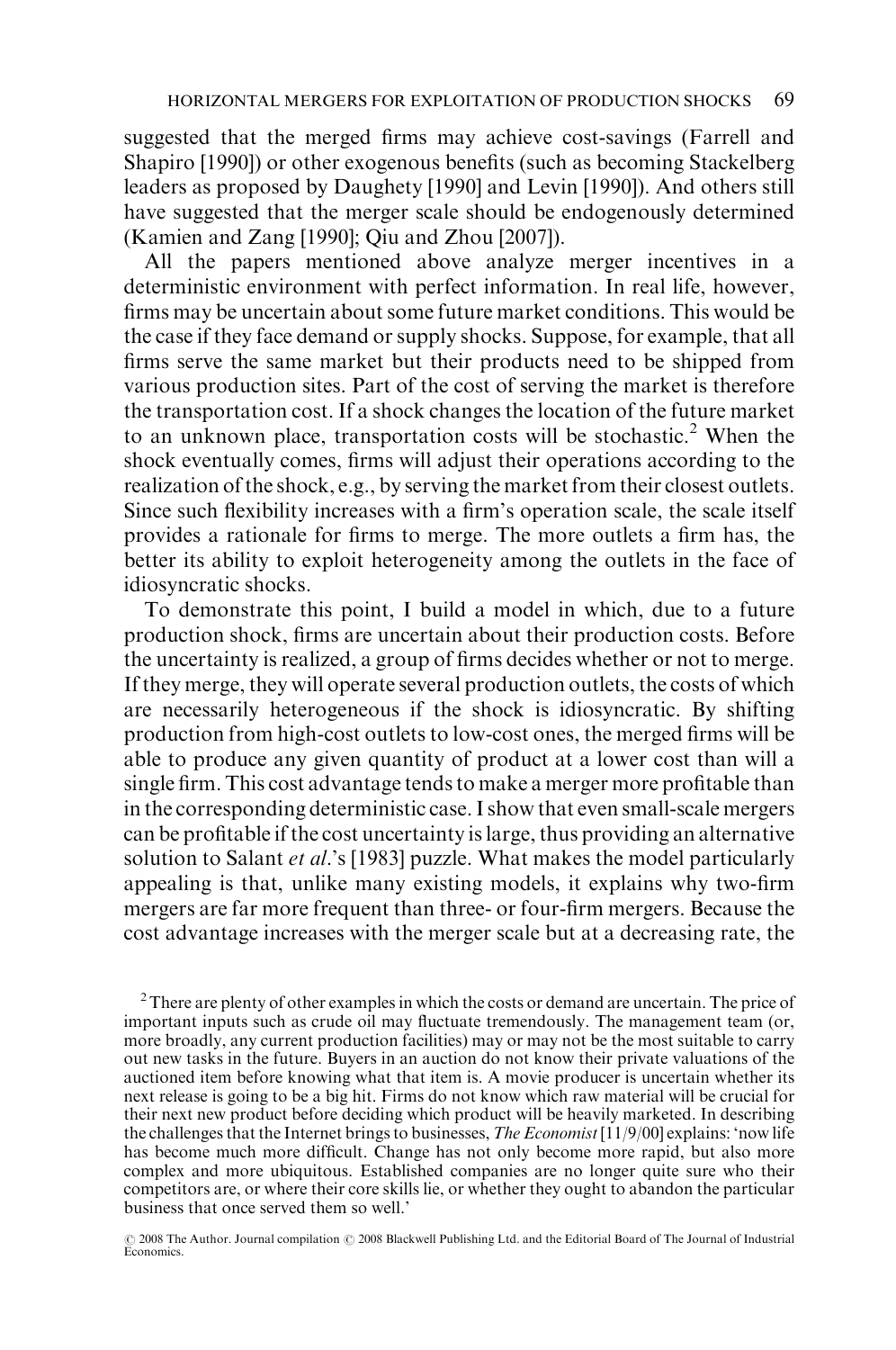profit of the merger per merging party is generally higher for a two-firm merger than for a three-firm merger. Merging therefore is more likely to be individually rational for a two-firm merger than for a three-firm merger. Finally, given the limited merger scale and the efficiency gain in production, I find that a profitable merger always improves social welfare if no more than half of the industry's firms are allowed to merge.

In the main model, I assume that cost information is private at the time of production. By comparing the results with those under two alternative information structures, I show that the incentives to merge depend on the information structure. In particular, firms are less likely to merge when they possess more information. The reason is that mergers are driven by production rationalization under cost uncertainty. When firms have more information, they are able to rationalize their production even without a merger, thus having less incentive to merge.

In the popular media, increased diversity and flexibility in business has been regarded as one of the benefits, and sometimes the driving force, of some mergers. As explained by The Economist [12/2/04] in a discussion about recent mergers in the international mining industry, 'consolidation in mining is not just about ''bigger means better,'' nor even bigger means cheaper, because economies of scale can be difficult to capture beyond a certain point. But in mining, size does bring diversity, of commodity, region and political risk, as well as operational flexibility.' In the European paper and pulp industry, consolidation enabled firms to optimize their production by 'grouping similar machines into coherent units and, if necessary, halting production to reflect market conditions. . . . channel[ling] production into units with the best machines for particular products' [*The Economist*, 9/13/01]. When two American oil companies, Conoco and Phillips, merged, analysts pointed out that 'having a broader portfolio of assets has helped merged companies to cope with price swings better than smaller rivals' [The *Economist*, 11/22/01]. Similar remarks can be found everywhere.<sup>3</sup>

Two papers are most relevant to the present study. $^{4}$  Gal-Or [1988] finds that demand uncertainty and asymmetric information may hinder mergers.

<sup>3</sup> Speaking of the benefit of a large company in dealing with uncertainties, Dick Parsons, president of Time Warner, remarked (*The Economist*, [11/19/98]): 'When power is moving between different bits of the value chain, you need to own the whole chain.' One of the advantages that multinationals enjoy is flexibility: 'Multinationals' size and scale can make it possible for them to exert power in an exploitative way. . . . A multinational, however, can move production: if America's worker-safety law is too restrictive, the company can move its factory to Mexico' (*The Economist*, [11/20/97]).

<sup>4</sup>These two papers and the present one all assume that information is revealed *after* the merger. In contrast, information may also be revealed *before* the merger. In that case, the merger incentive will also be affected, but in a different way. For example, Das and Sengupta [2001] find that information asymmetry is always a barrier to mergers: an otherwise profitable merger may break down because the uninformed party is not willing to pay the price that the informed party asks.

© 2008 The Author. Journal compilation © 2008 Blackwell Publishing Ltd. and the Editorial Board of The Journal of Industrial<br>Economics.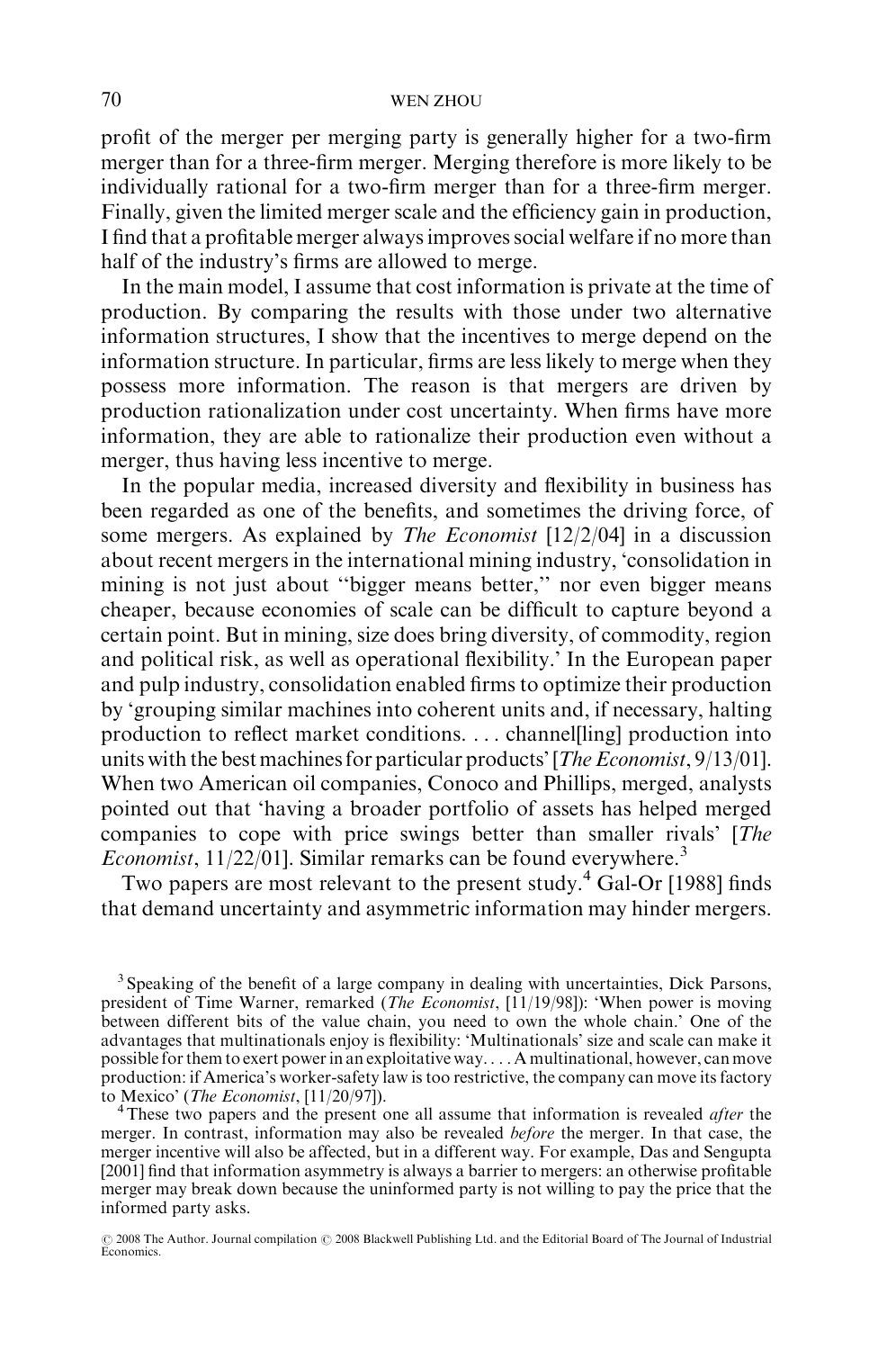While Gal-Or studies demand uncertainty, I investigate cost uncertainty. This leads to very different conclusions on the advantages and disadvantages of mergers. Banal-Estanol [2007] also investigates merger profitability under cost uncertainty. He concludes that uncertainty always enhances merger incentives if the signals are privately observed, while I find that the effect is ambiguous. The difference can be traced to the different cost structures: Banal-Estanol assumes that marginal costs are increasing, while I assume that they are constant. Furthermore, I show that Banal-Estanol's findings are not robust. A more detailed comparison with the two papers is presented in Subsection VIII (ii).

When firms merge, they pool their cost information as well, so the present paper is also related to the information sharing literature (Vives [1990]; Raith [1996]). A merger differs from information sharing in that the participants in a merger can reallocate their production directly so that production rationalization takes the most thorough form.<sup>5</sup> Indeed, I argue that there is no information sharing in my model. The extra incentives to merge come solely from production rationalization.

#### II. THE MODEL

Consider an industry with  $n$  risk-neutral firms that produce a homogeneous good and compete on quantities. The firms' marginal costs are constant, but the exact values of the costs are uncertain due to an idiosyncratic production shock. In particular, each firm's marginal cost,  $c$ , is assumed to be independently drawn from an identical distribution with p.d.f.  $f(c)$ , c.d.f.  $F(c)$  and expectation  $\bar{c}$ . The variance of the distribution,  $\sigma^2$ , represents the degree of the uncertainty. There are no fixed costs in production. Demand is  $p = a - X$ , where X is the total output by the *n* firms.

The game is played in two stages. In the first stage, without knowing their costs, an exogenously determined number of firms,  $k \in [1, n]$ , collectively decide whether or not they want to merge into a single firm. They merge if and only if their total profits are expected to increase after the merger.<sup>6</sup> After the merger decision is made, costs are realized. Each firm learns its own cost but not the costs of its competitors.<sup>7</sup> In the second stage, all firms engage in Cournot competition with incomplete information about one another's costs.

<sup>&</sup>lt;sup>5</sup>In the context of increasing marginal costs, Banal-Estanol [2007] has compared the profitability of mergers with that of information sharing.<br><sup>6</sup>Because the identity of participant firms (and consequently the scale of the merger) is

exogenously given, the merger is called an exogenous merger. By contrast, in endogenous mergers, individual firms make independent choices and thus the membership and scale of the merger are determined endogenously. See, for example, Kamien and Zang [1990].

Two alternative information structures are also considered, in which a firm's cost is known either by all firms or by no firm.

<sup>© 2008</sup> The Author. Journal compilation © 2008 Blackwell Publishing Ltd. and the Editorial Board of The Journal of Industrial<br>Economics.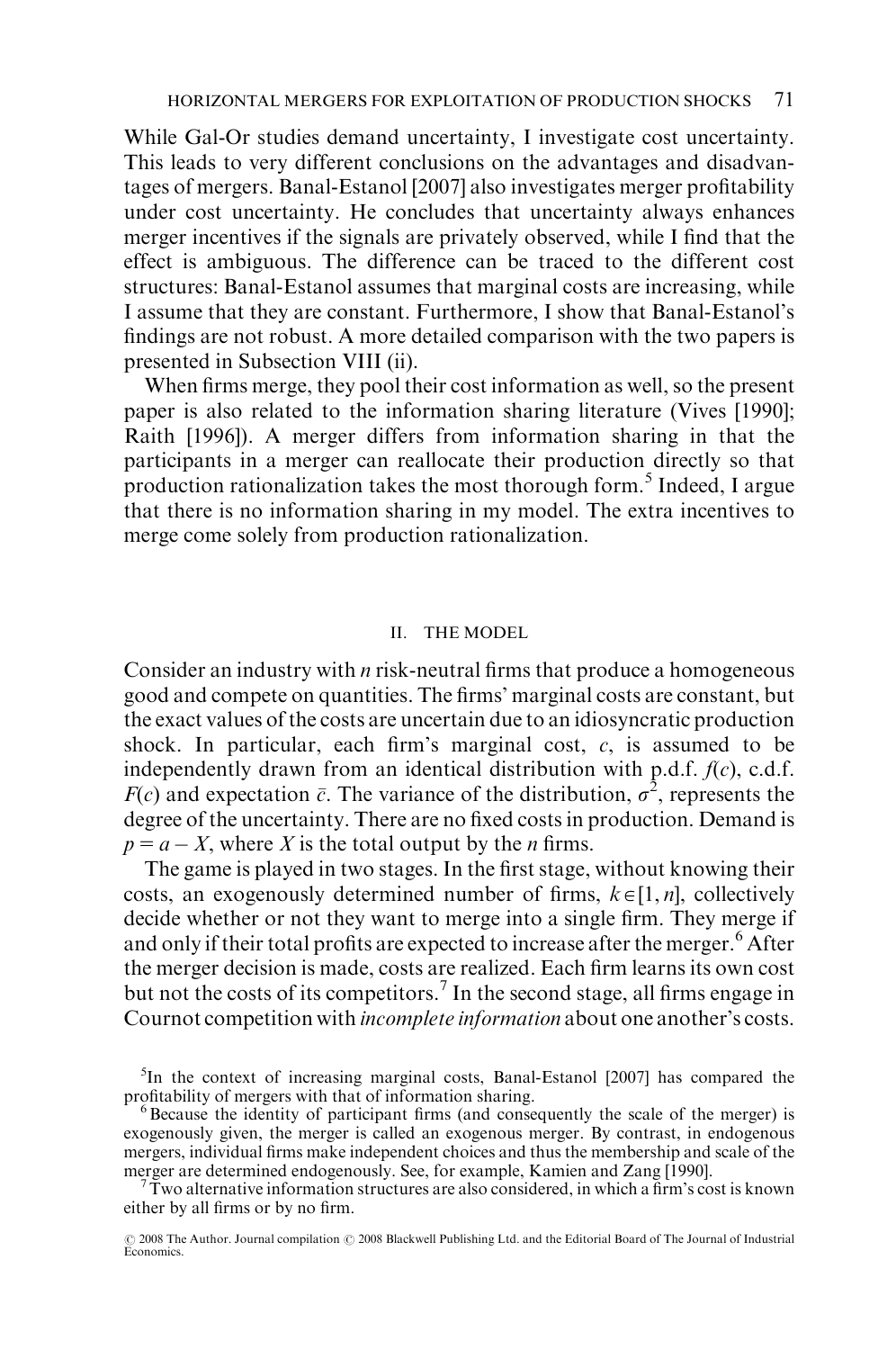If the merger occurs, the merged firms manage their production facilities together and maximize their joint profits.

#### III. IF THE FIRMS DO NOT MERGE

We investigate in this section the equilibrium when the  $k$  firms do not merge. It is useful to start the analysis with two benchmarks. If firms commit to quantities before the uncertainty is resolved, $8$  they are said to possess zero information. In that case, each firm's expected profit is

$$
\left(\frac{a-\bar{c}}{n+1}\right)^2.
$$

Only the expected value of the cost is relevant. A larger uncertainty, in the sense of an increased variance in the cost distribution with the same expected value, will not change the profits. Therefore, uncertainty has no effect; each firm's profit is the same as when costs are deterministic.

Consider the second benchmark. If all the ex post levels of costs are revealed to all firms before quantities are chosen, firms are said to possess complete information. In that case, each firm's ex ante profit will be

$$
\left(\frac{a-\bar{c}}{n+1}\right)^2+\frac{(n^2+n-1)\sigma^2}{(n+1)^2}.
$$

Only the first two moments of the cost distribution are relevant, and their impacts are conveniently separable and additive. In particular, the effect of uncertainty is fully captured in the second term in the above expression. We can identify three channels through which uncertainty affects a firm's expected profit. First, when a firm's cost varies, its quantity will change accordingly even if all other firms' quantities remain the same. Since a firm's profit is convex in its own cost, uncertainty increases the firm's profit. Second, because firms know one another's costs, when a firm's cost changes, the change will induce a change in all other firms' quantities even if those firms' costs remain the same. Consider firm i. When its cost is high, other firms will produce more, which hurts  $i$ . But this occurs when  $i$  is producing a small quantity (precisely because its cost is high), so the damage for firm *i* is relatively small. Conversely, when  $i$ 's cost is low, other firms will produce less, giving  $i$  a benefit that is relatively large due to  $i$ 's large production quantity. The net effect is that  $i$  is better off. Third,  $i$  will respond to the cost variations of its rivals. Since it responds in an optimal way (to produce less

<sup>&</sup>lt;sup>8</sup> In some industries, the production period is long and it is prohibitively expensive to change output quantities once production has started. For example, in airplane or ship manufacturing, orders are taken well before the actual production is carried out; in agriculture, crop quantities are planned before farmers know how effective pesticides or chemical fertilizers are.

<sup>© 2008</sup> The Author. Journal compilation © 2008 Blackwell Publishing Ltd. and the Editorial Board of The Journal of Industrial<br>Economics.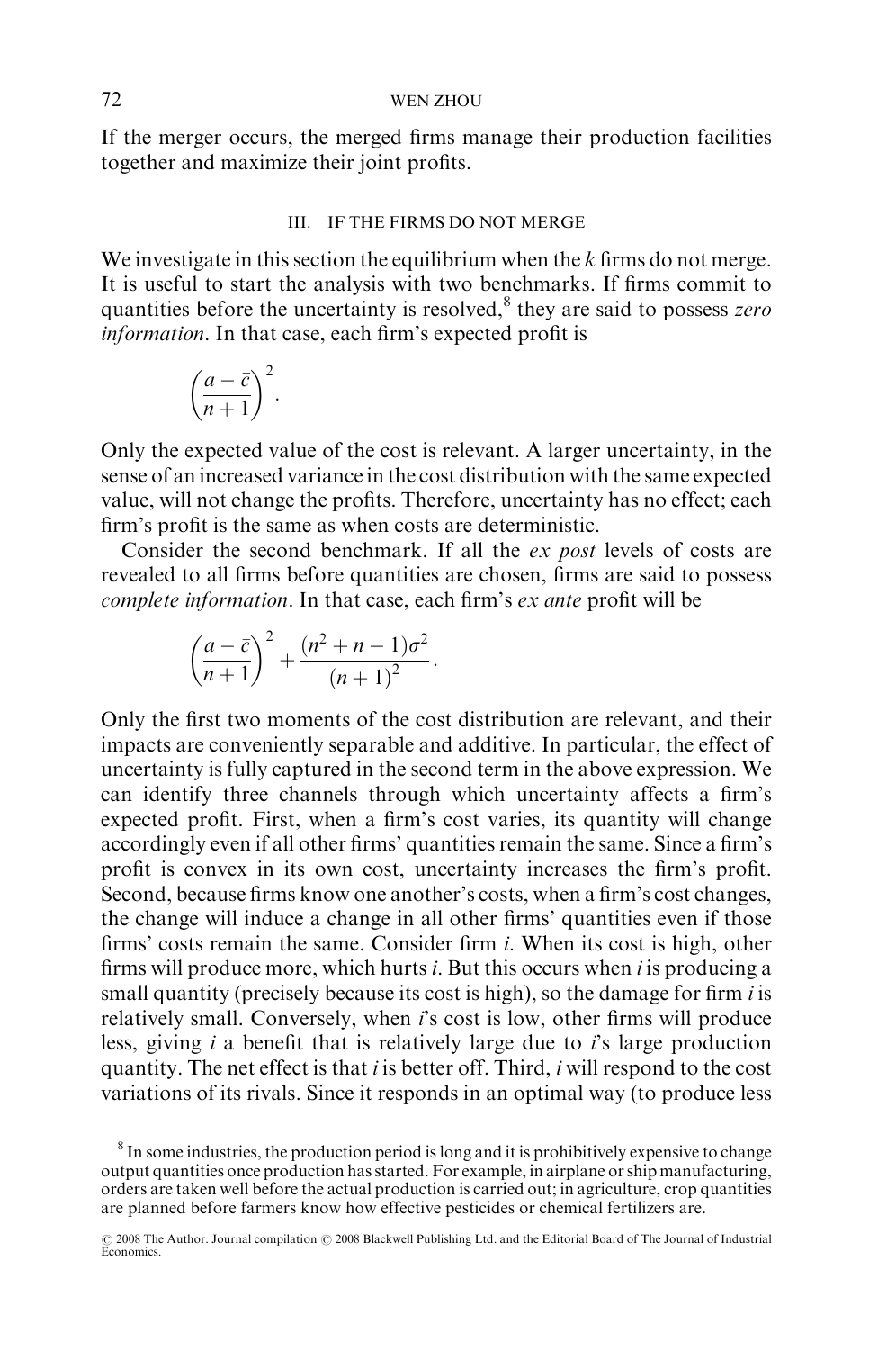when a rival is strong so the disadvantage is reduced, and to produce more when the rival is weak so the advantage is expanded),  $i$  benefits from variations in its rivals' costs.<sup>9</sup> In summary, all three channels work in the same direction: greater uncertainty increases *ex ante* profits.

Now we come back to the model's setting of incomplete information. Each firm's expected profit is

$$
\left(\frac{a-\bar{c}}{n+1}\right)^2+\frac{\sigma^2}{4}.
$$

A firm knows its own cost, so it can still adjust its production accordingly. Its rivals' costs, on the other hand, are concealed from the firm and are relevant only to the extent of their expected values.<sup>10</sup> As a result, the variations in its rivals' costs will not affect the firm's quantity choice or expected profit. Uncertainty has no effect on the interaction between firms. Out of the three channels mentioned above under complete information, therefore, only the first channel continues to work when information is incomplete; the other two are shut off. Since the last two channels generate extra profits, the expected profit under incomplete information is smaller than that under complete information, a conclusion well known in the information sharing literature.

In summary, for given expected costs, firms benefit from cost variations because they can adjust their production accordingly. This benefit depends on the information structure. It is the largest when firms have complete information about one another's cost, and it is zero when firms choose quantities before the uncertainty is resolved. For the model's setting of incomplete information, the benefit comes from a firm's knowledge about and hence the adjustment to its own cost; there is no interaction between firms through cost variations.

## IV. UNCERTAINTY AND THE INCENTIVES TO MERGE

We now analyze how uncertainty affects the incentives to merge. Suppose that  $k$  firms have merged. Since marginal costs are constant, the merged firms will concentrate their production on the firm with the lowest cost.

 $10$  Because demand is linear and marginal costs are constant, a firm's (contingent) quantity is linear in its own cost. Therefore, from the viewpoint of the firm in question, the expected quantities of its rivals depend only on the expected values of their costs.

<sup>&</sup>lt;sup>9</sup> Although the second and third channels are both about the interaction between firms, they work through very different mechanisms. The second channel is about how rivals respond to a change in a firm's choices, which in turn is a response to the realization of the uncertain parameter, so the sign of the effect depends on both the nature of competition (Cournot or Bertrand) and the source of uncertainty (demand or costs). By contrast, the third channel is about how the firm responds to a change in its rivals' choices, which are simply some profit-<br>relevant parameters. It always increases profits, just like the first channel.

<sup>© 2008</sup> The Author. Journal compilation © 2008 Blackwell Publishing Ltd. and the Editorial Board of The Journal of Industrial<br>Economics.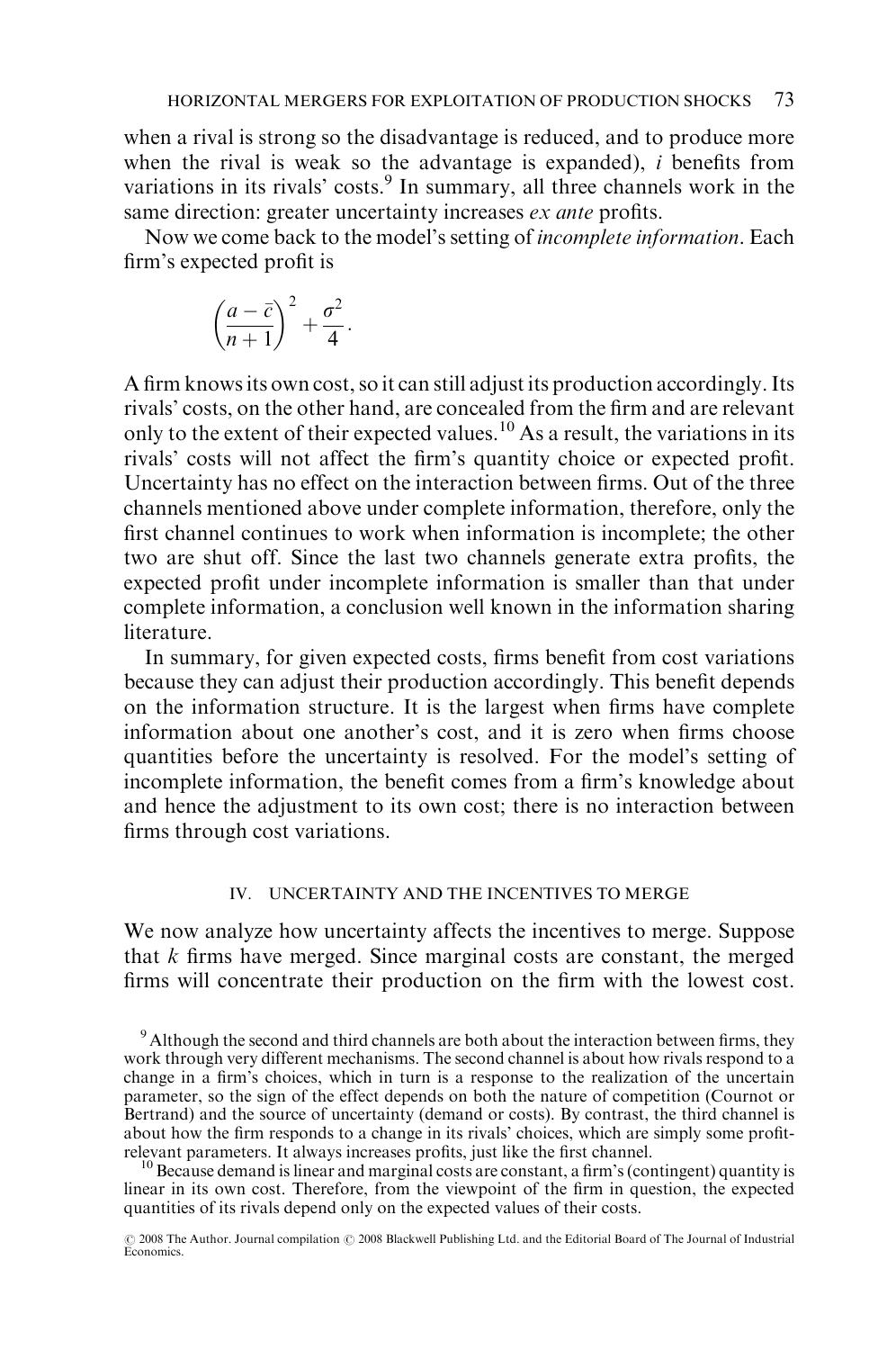Call the merged entity firm z. Then, z's marginal cost,  $c_z$ , is the lowest value of k independent draws from  $f(c)$ .

Assumption 1: The pre-merger cost is distributed uniformly over  $[c_0 - t,$  $c_0 + t$ ] with  $c_0 \ge t \ge 0$  and  $c_0 + t \le a$ .

As a result, t parameterizes the degree of uncertainty with  $t = 0$ representing deterministic (and identical) costs. The following assumption ensures that every firm produces positive quantities under all cost realizations:

Assumption 2:  $\frac{t}{a-c_0} \leq \frac{2}{n+1} \equiv t_0$ .

Given that  $f(c) = \frac{1}{2t}$ , the p.d.f. of  $c_z$  will be  $g(c_z)$  $=k f(c_z)[1 - F(c_z)]^{k-1} = \frac{k(c_0 + t - c_z)^{k-1}}{(2i)^k}$  $\frac{e^{i t - c_z}}{(2t)^k}$ . Denote the expected value of  $c_z$  as  $\bar{c}_z$ . and its variance as  $\sigma_z^2$ . Then,

$$
\bar{c} = c_0, \ \sigma^2 = \frac{t^2}{3}; \ \bar{c}_z = c_0 - \frac{k-1}{k+1}t, \ \sigma_z^2 = \frac{4kt^2}{(k+1)^2(k+2)}.
$$

These expressions will not be used until the next section. For now, they are relevant only to the extent that the following is true:

$$
\bar{c}_z \leq \bar{c} \text{ and } \sigma_z^2 \leq \sigma^2,
$$

with equality if  $k = 1$  or  $t = 0$ . That is, both the expected value and the variance of the merged entity's costs are reduced. Define  $\delta \equiv \bar{c} - \bar{c}_z = \frac{k-1}{k+1}t$ as the expected cost advantage of the merged entity. This advantage arises from production rationalization among the merged firms – moving production from high-cost firms to low-cost ones – which is desirable only when costs are uncertain and therefore heterogenous. Notice that  $\delta$  increases in both  $t$  and  $k$ , so the advantage is larger the larger the uncertainty or the larger the merger scale. In particular, when costs are deterministic  $(t = 0)$ , the advantage disappears.

In the setting with zero information, the merged firms have an expected total profit of

$$
\frac{\left[(a-\overline{c})+(n-k+1)(\overline{c}-\overline{c}_z)\right]^2}{(n-k+2)^2}.
$$

As explained earlier, only expected costs matter. With  $k$  being common knowledge, all firms, both merged and non-merged, can figure out the distribution of  $c<sub>z</sub>$  and choose their quantities accordingly even though the exact values of the costs are unknown. Compared with the deterministic case, the merged firms now have a higher profit both directly from the cost

<sup>© 2008</sup> The Author. Journal compilation © 2008 Blackwell Publishing Ltd. and the Editorial Board of The Journal of Industrial<br>Economics.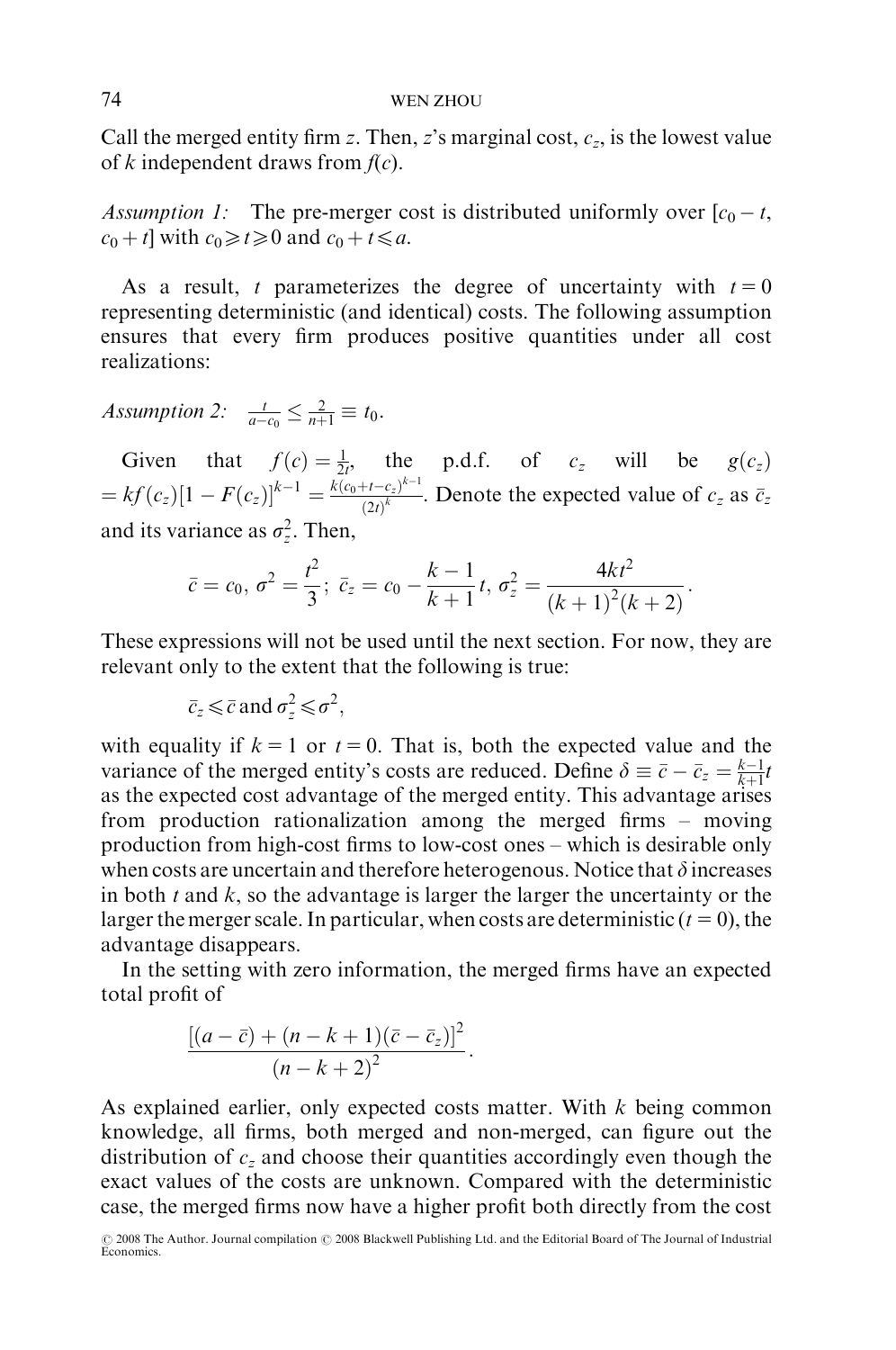advantage and indirectly from the favorable responses from non-merged firms. Since the pre-merger profits are not affected by uncertainties, the merger now becomes more profitable.

Proposition 1: When costs are uncertain and firms choose quantities before the uncertainty is resolved, a merger is more profitable the greater the uncertainty. In particular, the merger is more profitable than when costs are deterministic.

A merger under cost uncertainty reduces the merged firms' expected cost and therefore tends to be more profitable than when costs are deterministic. This is called the *synergy effect* of uncertainty.

Under complete information,  $z$ 's expected profit is<sup>11</sup>

$$
\frac{\left[ (a-\bar{c}) + (n-k+1)(\bar{c}-\bar{c}_z) \right]^2}{(n-k+2)^2} + \frac{(n-k)\sigma^2 + (n-k+1)^2\sigma_z^2}{(n-k+2)^2}.
$$

The first term is the same as in the zero-information case, so the synergy effect is still present, but there now appears a second effect. Recall the three channels through which a firm benefits from cost variations. The first and second channels relate to the variation in the firm's own cost, while the second and third channels relate to the interaction between firms. After the merger, z's costs vary to a lesser degree  $(\sigma_z^2 \le \sigma^2)$ . This means that the magnitude of the first and second channels is decreased, making mergers less attractive than in the zero information case. Moreover, the merged entity z has fewer remaining rivals  $(n - k \text{ instead of } n - 1)$ . This reduces the total effect of interactions between firms, lessening the intensity of channels two and three. This, again, makes mergers less profitable in the complete information case. Both make z's benefit from cost variations smaller than that of a single merging firm,  $12$  and therefore even smaller than that of all k merging firms combined together.

A merger under cost uncertainty reduces the merged firms' benefits from cost variations and therefore tends to be less profitable than when costs are deterministic. This is called the variation effect of uncertainty. Because of the variation effect, a merger under complete information is less profitable than that under quantity commitment.

<sup>11</sup> Notice that the pre-merger profit is a special case of the expression with  $k = 1$ ,  $\bar{c}_z = \bar{c}$  and  $\sigma_z^2 = \sigma^2$ .<br>
<sup>2</sup>It is easy to show that  $\frac{(n-k)+(n-k+1)^2}{k}$ <sup>2</sup><sup>2</sup>12<sup>1</sup> is easy to show that  $\frac{(n-k)+(n-k+1)^2}{(n-k+2)^2} \le \frac{(n^2+n-1)}{(n-k+1)^2}$ . Because  $\sigma_z^2 \le \sigma^2$ , we have  $\frac{(n-k)\sigma^2+(n-k+1)^2\sigma_z^2}{(n-k+1)^2\sigma_z^2} \le \frac{(n^2+n-1)\sigma^2}{(n-k+1)^2\sigma_z^2}$  with strict inequality when  $k > 1$  and  $\sigma^2 >$  $\frac{(\sigma^2 + (n-k+1)^2 \sigma_z^2}{(n-k+2)^2} \leq \frac{(n^2+n-1)\sigma^2}{(n+1)^2}$  with strict inequality when  $k > 1$  and  $\sigma^2 > 0$ .

<sup>© 2008</sup> The Author. Journal compilation © 2008 Blackwell Publishing Ltd. and the Editorial Board of The Journal of Industrial<br>Economics.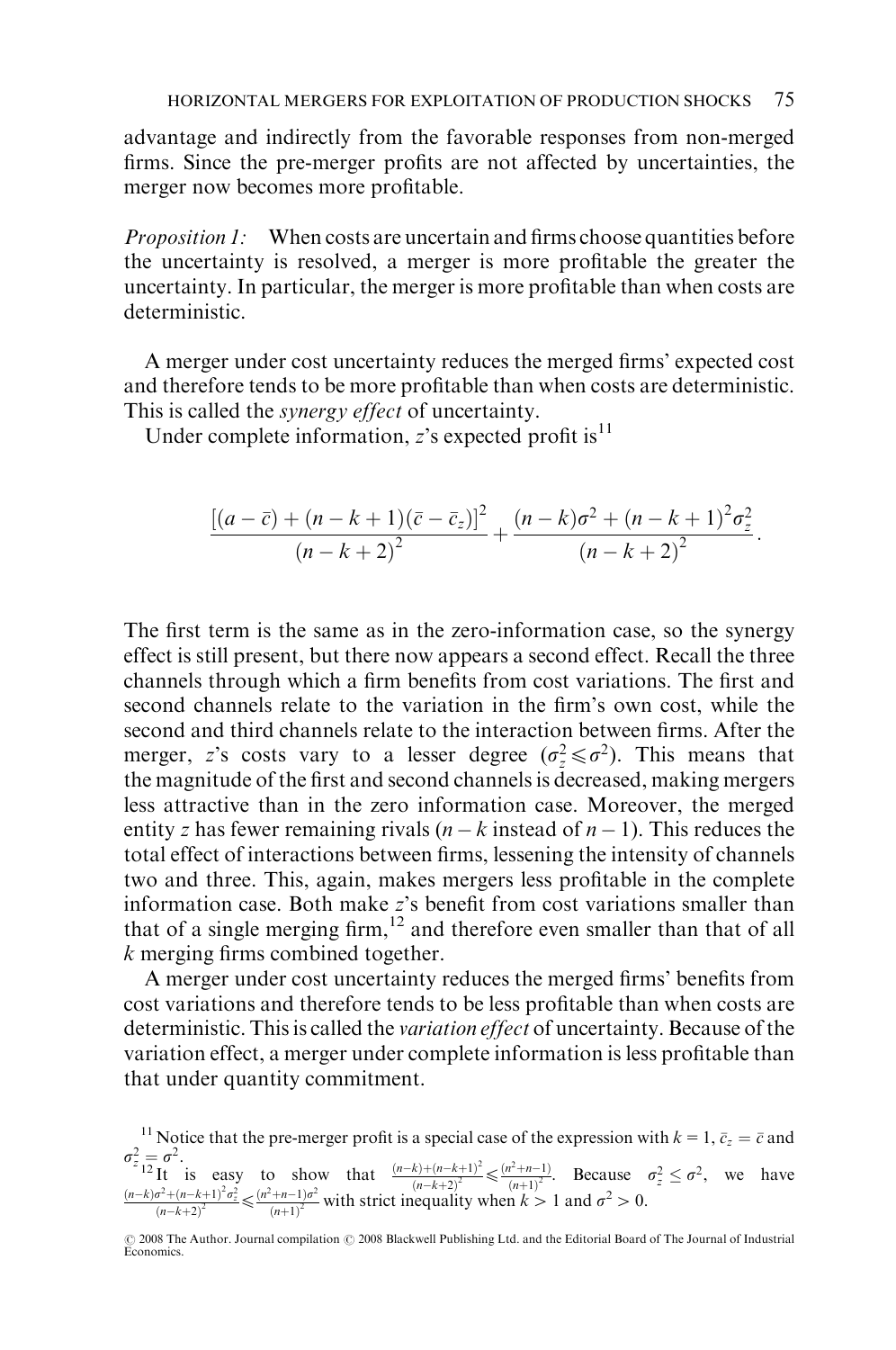Under incomplete information, z's expected profit is

(1) 
$$
\pi(k, t) = \frac{[(a - \bar{c}) + (n - k + 1)(\bar{c} - \bar{c}_z)]^2}{(n - k + 2)^2} + \frac{\sigma_z^2}{4}.
$$

Compared with the complete information case, the second and third channels through which firms benefit from cost variations are now shut off. As discussed earlier, the two channels reduce merger profitability because the merged entity has a less variable cost and it interacts with fewer rivals. Consequently, a merger under incomplete information is more profitable than that under complete information.<sup>13</sup>

Compared with the zero-information case, the incomplete information case activates the first channel. This profit-increasing channel becomes less important for the merged firm because its effective costs are less variable than the costs of a single firm. Hence the first channel introduces a negative effect on the incentives to merge. Consequently, a merger under incomplete information is less profitable than that under quantity commitment. The ranking of merger profitability in the three information structures is summarized as follows.

Proposition 2: A merger under quantity commitment is more profitable than that under incomplete information, which in turn is more profitable than that under complete information.

Both before and after the merger, uncertainty affects a firm's profit through expected costs and cost variations, the impacts of which are separable and additive. The impact of cost variations (i.e., the variation effect) depends on the information structure, but the impact of expected costs (i.e., the synergy effect) does not. That is why the net effect of uncertainty can be unambiguously ranked between the three information structures. Essentially, cost uncertainty is conducive to mergers because of production rationalization. But production rationalization has already taken place to a certain degree before the merger if firms have some information about their costs. The synergy effect is therefore weakened, the more so the more information firms have.

### V. THE NET EFFECT OF UNCERTAINTY

From now on, we focus on the model's setting of incomplete information. Given (1), the merging firms' profits change by (notice that the pre-merger

<sup>&</sup>lt;sup>13</sup> Banal-Estanol [2007] also finds that the merger incentive under complete information (what he calls 'public information') is always lower than that under incomplete information (what he calls 'private information').

<sup>© 2008</sup> The Author. Journal compilation © 2008 Blackwell Publishing Ltd. and the Editorial Board of The Journal of Industrial<br>Economics.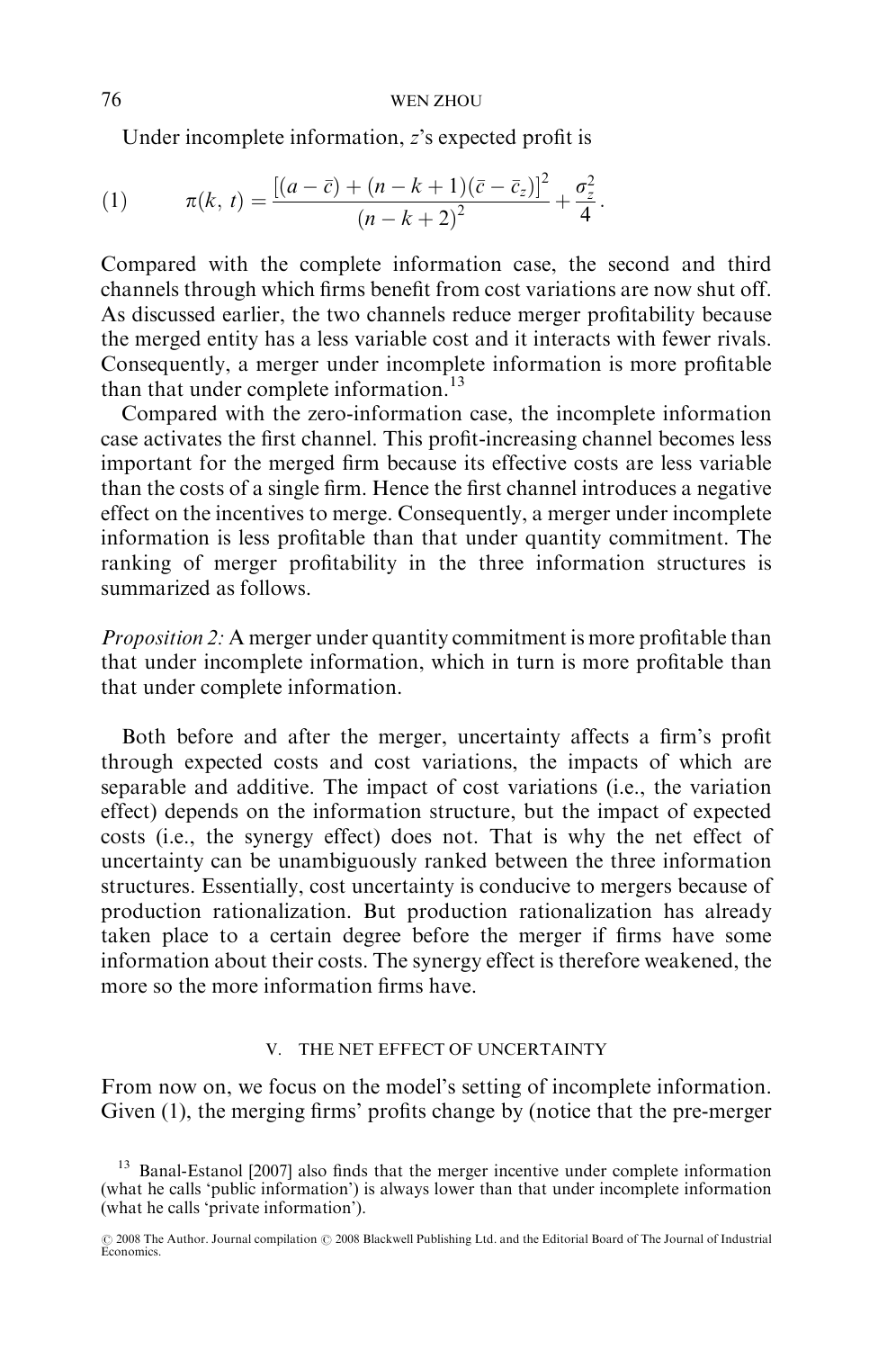profit can be regarded as a special case of the post-merger profit with  $k = 1$ :

(2)  
\n
$$
\Delta(k, t) = \pi(k, t) - k\pi(1, t)
$$
\n
$$
= \left\{ \frac{[(a - \bar{c}) + (n - k + 1)\delta]^2}{(n - k + 2)^2} + \frac{\sigma_z^2}{4} \right\} - k \left\{ \left( \frac{a - \bar{c}}{n + 1} \right)^2 + \frac{\sigma^2}{4} \right\}
$$
\n
$$
= \left\{ \frac{[(a - \bar{c}) + (n - k + 1)\delta]^2}{(n - k + 2)^2} - \frac{k(a - \bar{c})^2}{(n + 1)^2} \right\} - \left\{ \frac{k\sigma^2}{4} - \frac{\sigma_z^2}{4} \right\}.
$$

When costs are deterministic,  $\delta = 0$  and  $\sigma^2 = \sigma_z^2 = 0$ , so the merger profitability is  $\Delta(k, 0) = \begin{cases} \frac{(a-\bar{c})^2}{(n-k+1)^2} \end{cases}$  $\frac{(a-\bar{c})^2}{(n-k+2)^2} - \frac{k(a-\bar{c})^2}{(n+1)^2}$  $\left\{\frac{(a-\bar{c})^2}{(n-k+2)^2} - \frac{k(a-\bar{c})^2}{(n+1)^2}\right\}$ . The extra merger profitability due to uncertainty is therefore

$$
\Omega \equiv \Delta(k, t) - \Delta(k, 0) \n= \left\{ \frac{\left[ (a - \bar{c}) + (n - k + 1)\delta \right]^2}{(n - k + 2)^2} - \frac{(a - \bar{c})^2}{(n - k + 2)^2} \right\} - \left\{ \frac{k\sigma^2}{4} - \frac{\sigma_z^2}{4} \right\},
$$

in which the first term represents the synergy effect and the second term represents the variation effect.

As explained earlier, when firms have incomplete information, cost variations work only through the first channel, i.e., a firm benefits directly from the variation of its own costs. There is no indirect effect that comes from the interaction between firms. $14$  Therefore, the variation effect of uncertainty, captured in the term  $\frac{k\sigma^2}{4} - \frac{\sigma_z^2}{4} > 0$ , is accounted for by two features. First, firm z's costs are less variable than that of a single merging firm  $(\sigma^2 > \sigma_z^2)$ . Second, the k merged firms respond only to variations in the lowest cost; the remaining  $k-1$ cost variations no longer create value (k in front of  $\sigma^2$  but not  $\sigma_z^2$ ).

These two features arise precisely because the merged firms concentrate their production at the lowest-cost outlet, which is optimal and is responsible for the cost advantage and therefore the synergy effect. It may therefore seem that the synergy effect should always dominate the variation effect; a merger under uncertain costs should always be more profitable than one under deterministic costs. But this is not true. By concentrating their production at the lowest-cost outlet, the merged firms forego their premerger benefits from cost variations (the variation effect) in return for the cost advantage (the synergy effect). The benefit of the cost advantage, however, is reduced by the reaction from non-merged firms. It is unclear a priori which effect will dominate.<sup>15</sup>

<sup>&</sup>lt;sup>14</sup> That is why a non-merged firm's benefit from (its own) cost variation continues to be  $\frac{\sigma^2}{4}$ after the merger and is not affected by k or  $\sigma_z^2$ . See the expression at the end of Appendix C.

<sup>&</sup>lt;sup>15</sup> An otherwise profitable action may become unprofitable because the cost of the action is borne fully by the action-takers while the benefit has to be shared with others. This logic is

<sup>© 2008</sup> The Author. Journal compilation © 2008 Blackwell Publishing Ltd. and the Editorial Board of The Journal of Industrial<br>Economics.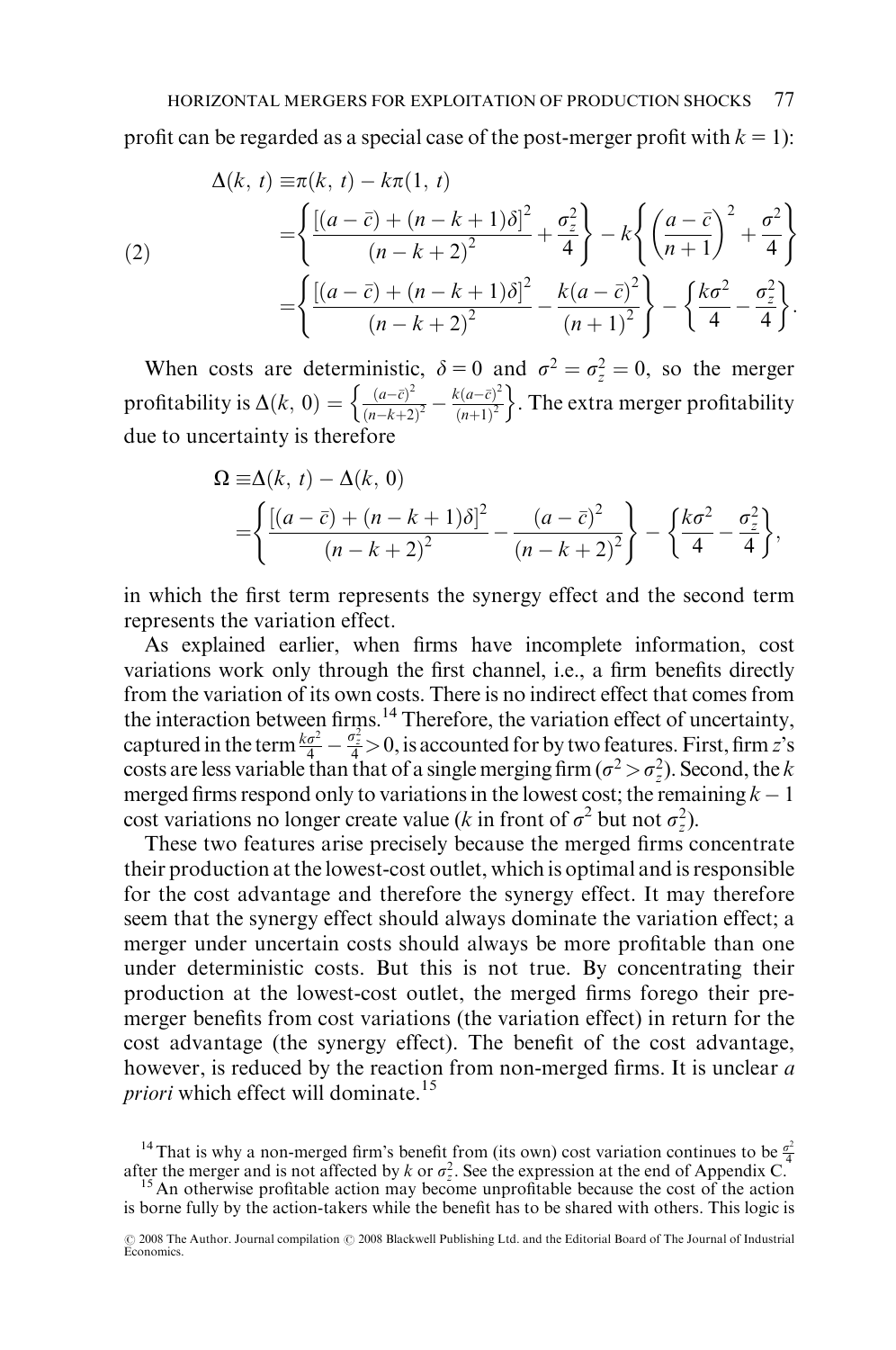

The synergy and variation effects ( $n = 80$ ,  $t = 0.02$ ).

Figure 1 shows how the two effects change with k when  $n = 80$ and  $t = 0.02$ . When k is very small, the variation effect is weak because very few firms merge and therefore lose their pre-merger benefits from cost variations. When  $k$  is very large, the synergy effect is strong because there are very few non-merged firms to respond adversely. In both cases, the synergy effect dominates. When  $k$  takes an intermediate value, by contrast, the synergy effect is weak (because there are many non-merged firms) while the variation effect is strong (because there are many merged firms), so the variation effect may dominate.

Proposition 3: Cost uncertainty with incomplete information has an ambiguous effect on merger incentives. More specifically, the incentive to merge is enhanced by any uncertainty when  $n \le 59$ , but, when  $n \ge 60$ , it is hindered by large uncertainty for intermediate values of k.

The variation effect dominates only when both  $n$  and  $t$  are large.  $n$  needs to be large because there need to be many merging firms and many nonmerging firms.  $t$  needs to be large because the variation effect increases in  $t$  at a speed faster than that of the synergy effect.<sup>16</sup> If either *n* or *t* is small, then the two curves in Figure 1 will not cross each other and the net effect is always positive. Figure 2 shows the net effect for  $n = 80$ . When  $t < 0.017$ , a merger

the same as that in the (un)profitability of mergers under deterministic costs (Salant *et al.*) [1983]), except that here we are talking about the *extra* effect on merger profitability that is due to uncertainties.

<sup>&</sup>lt;sup>16</sup> As a result, for given k, the net effect (and the merger profitability) is non-monotonic in t: it increases in  $t$  when  $t$  is small and decreases in  $t$  when  $t$  is large.

<sup>© 2008</sup> The Author. Journal compilation © 2008 Blackwell Publishing Ltd. and the Editorial Board of The Journal of Industrial Economics.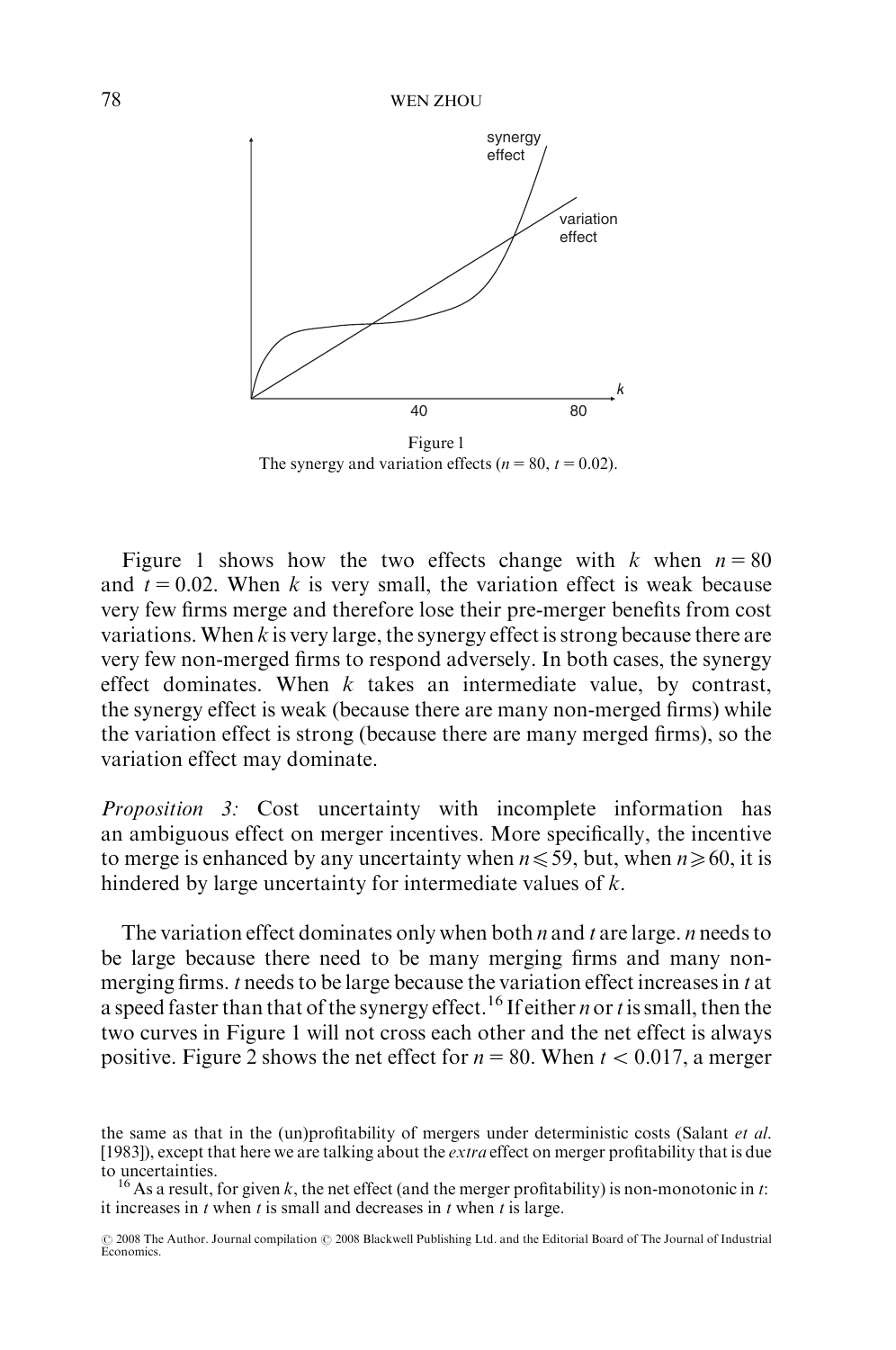

The net effect of uncertainty on the incentives to merge  $(n = 80)$ .

under cost uncertainty is always more profitable than in the corresponding deterministic case. But when  $t = 0.02$ , a merger under cost uncertainty is less profitable if  $33 \le k \le 59$ .

### VI. THE PROFITABILITY OF MERGERS

We now investigate under what conditions a merger with cost uncertainty is profitable. As the profit functions are homogeneous of degree one in  $a - c_0$  and t,  $a - c_0$  is normalized to 1 without loss of generality. Given the expected values and variances of the costs derived in the previous section, (2) becomes

(3) 
$$
\Delta(k, t) = \left\{ \frac{\left[1 + (n - k + 1)\frac{k-1}{k+1}t\right]^2}{(n - k + 2)^2} - \frac{k}{(n + 1)^2} \right\} - \left[\frac{1}{12} - \frac{1}{(k+1)^2(k+2)}\right]kt^2.
$$

A merger is profitable if and only if  $\Delta(k, t)$  in (3) is greater than or equal to zero.

Figure 3 shows  $\Delta$  as a function of k for different levels of uncertainty  $(n = 15)$ . When there is no uncertainty  $(t = 0)$ , a merger is profitable only if most firms in the industry participate in the merger  $(k \ge 13)$ . With some uncertainty, the required participation rate is relaxed ( $k \ge 12$  for  $t = 0.06$ ). When the uncertainty is large enough, in addition to large-scale mergers, a merger involving only a few firms can also be profitable ( $k \leq 4$  for  $t = 0.12$ ).

<sup>© 2008</sup> The Author. Journal compilation © 2008 Blackwell Publishing Ltd. and the Editorial Board of The Journal of Industrial<br>Economics.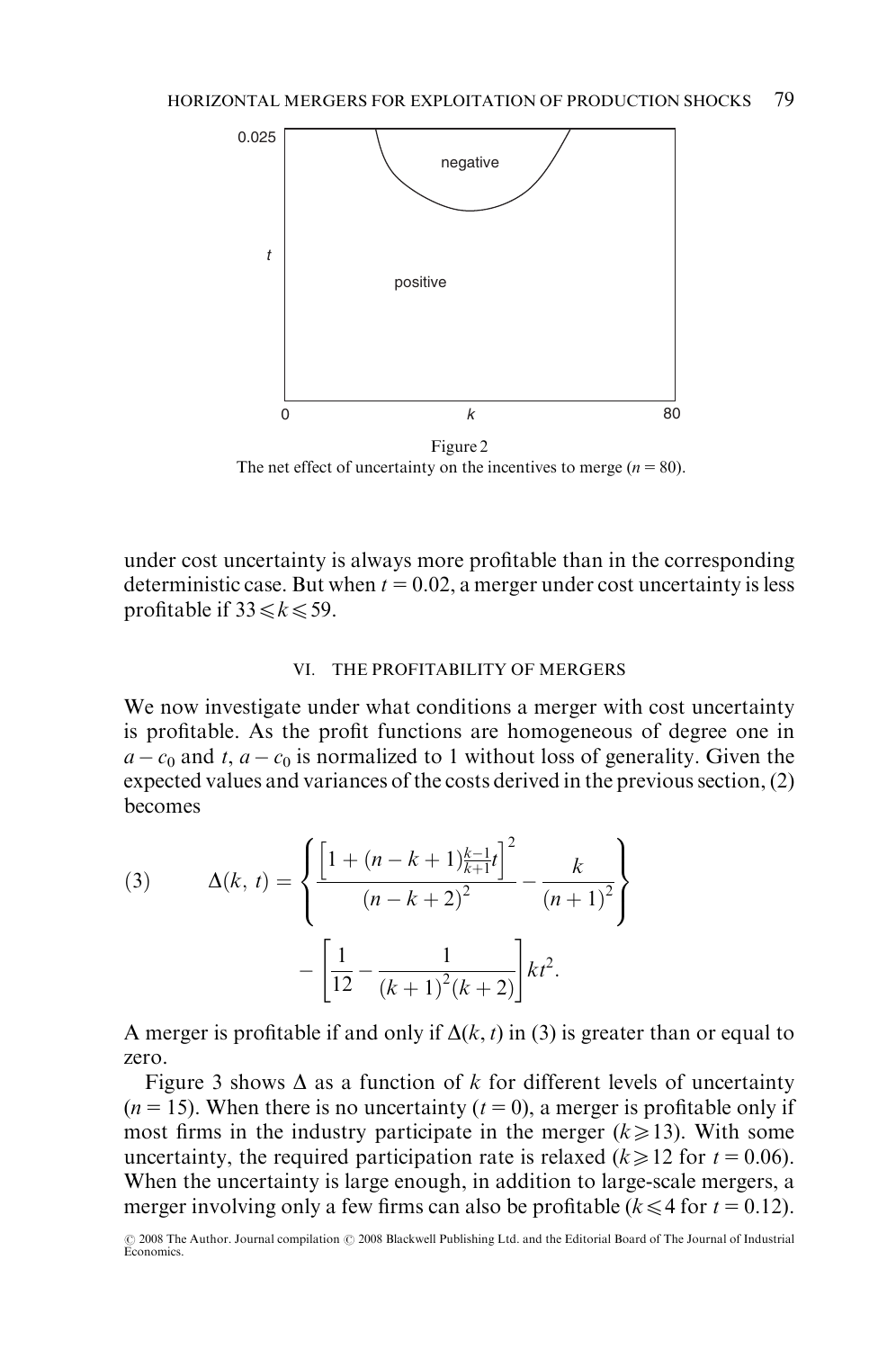

Figure 3 The profitability of mergers at different levels of  $t (n = 15)$ .

Figure 4 shows the areas of profitable and unprofitable mergers in the  $k - t$ space for  $n = 15$ .

The merger scale, k, matters mainly through the interaction between the merged and non-merged firms. In an attempt to reduce the competition between them, the merged firms will behave less aggressively, which induces the non-merged firms to behave more aggressively, hurting the merged firms. When  $k$  is very large, few firms are left outside to take advantage of the reduced competition, so the merger is profitable. When  $k$  is very small, although the merger is unprofitable due to the reaction of non-merged firms, the loss to the merged firms is small because only a few outlets are shut down. This accounts for the U-shape of the  $t = 0$  curve in Figure 3. With cost uncertainty, the profitability is improved for any  $k$  (because  $n$  is below 60), and a large enough t will be able to elevate the  $\Delta$  curve above the horizontal axis for small values of  $k$ .<sup>17</sup> In other words, a small-scale merger is profitable mainly because of production rationalization under cost uncertainty, while a large-scale merger is profitable mainly because of the greatly reduced competition. With intermediate values of  $k$ , the merged firms bear the full cost of shutting down many outlets while the benefit is largely eaten away by non-merged firms, so the merger tends to be unprofitable.

<sup>&</sup>lt;sup>17</sup> If *n* is small, *t* can be large by Assumption 2 ( $t \le \frac{2}{n+1}$ ). It is possible that a very large *t* can elevate the entire  $\Delta$  curve above the horizontal axis. In that case, a merger of any scale is profitable.

<sup>© 2008</sup> The Author. Journal compilation © 2008 Blackwell Publishing Ltd. and the Editorial Board of The Journal of Industrial<br>Economics.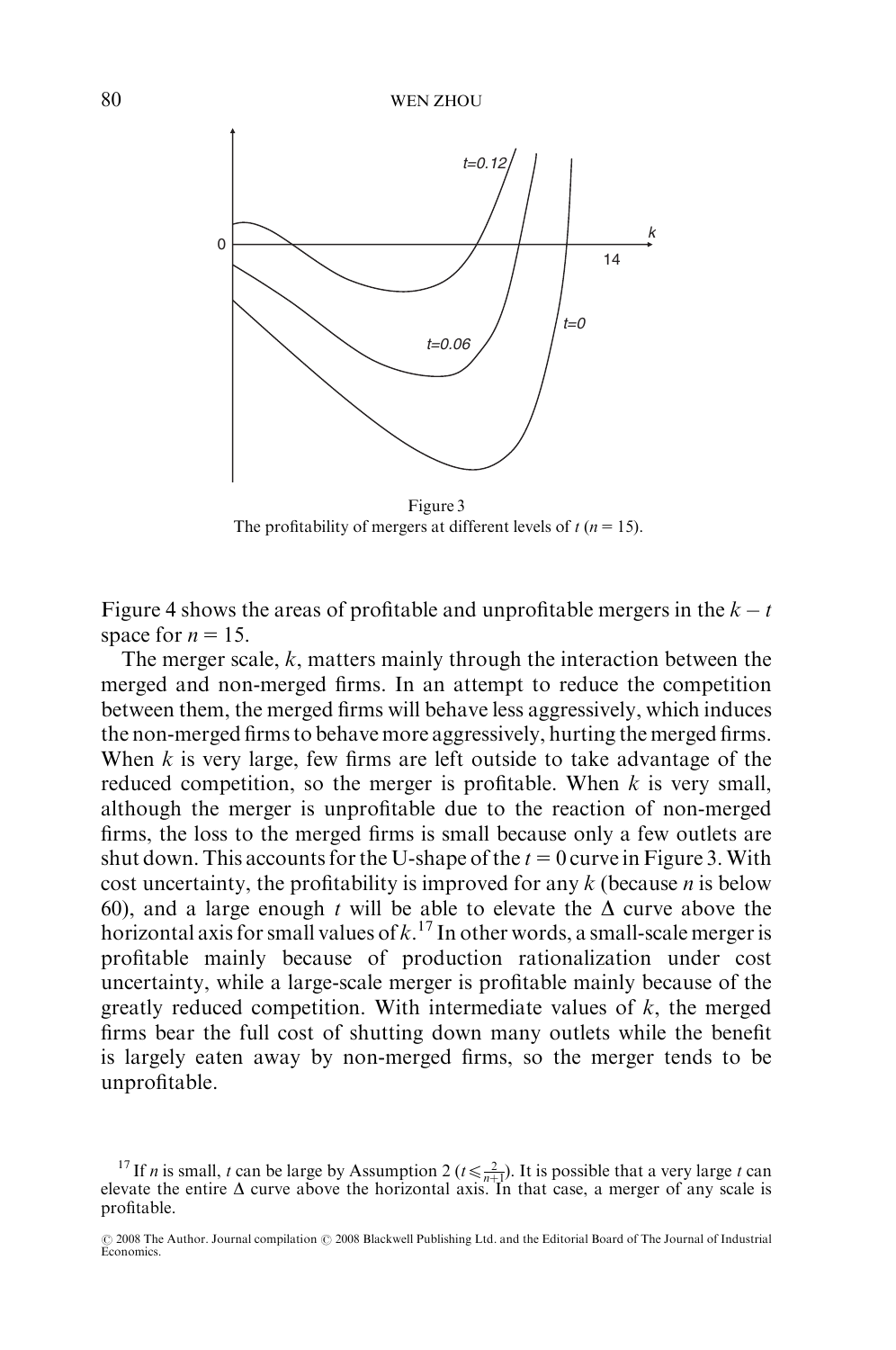

Profitable and unprofitable mergers ( $n = 15$ ).

Salant et al. [1983] have studied the profitability of mergers among firms with identical, deterministic costs, i.e., as a special case of  $t = 0$  in the present model. Consistent with what is shown in Figures 3 and 4, they find that a merger is profitable only when more than 80 per cent of the industry's firms participate in the merger. In reality, however, we observe mergers only on a much smaller scale; most often, in fact, a merger is between two firms. This paradox has puzzled economists for some time. The above analysis shows that small-scale mergers can be profitable if firms are uncertain about their costs. For example, if  $t \ge \frac{3[(n^2-1)-n\sqrt{n^2-2n+3}]}{(2n-1)(n+1)}$  $\frac{1}{(2n-1)(n+1)}$ , a two-firm merger will be profitable.

In this model, mergers are exogenous in the sense that the merger size,  $k$ , is exogenously imposed; firms do not choose  $k$ . In real life, however, a merger is most likely the result of negotiations between firms; the firms certainly can control the number of participants. Given that all firms are *ex ante* identical and that the merger decision is made before costs are realized, each participant should expect to have an equal share of the post-merger profits. Therefore, when firms can control the size of the merger, they will choose a k that maximizes  $\frac{\pi(k,t)}{k}$ . It turns out that  $\frac{\pi(2,t)}{2} > \frac{\pi(3,t)}{3}$  for  $n > 8$ . That is, a twofirm merger is generally more profitable than a three-firm merger. The reason is easy to understand. For an *n* that is not too small, when  $k = 2$ or 3, the profitability of a merger is driven by the merged firms' cost advantage,  $\delta = \frac{k-1}{k+1}t$ . For fixed t, this advantage is an increasing, concave function in  $k$ . When  $k$  is larger, more firms will share the benefit of the cost savings, which improve only marginally. As a result, the per-firm profit drops.

<sup>© 2008</sup> The Author. Journal compilation © 2008 Blackwell Publishing Ltd. and the Editorial Board of The Journal of Industrial Economics.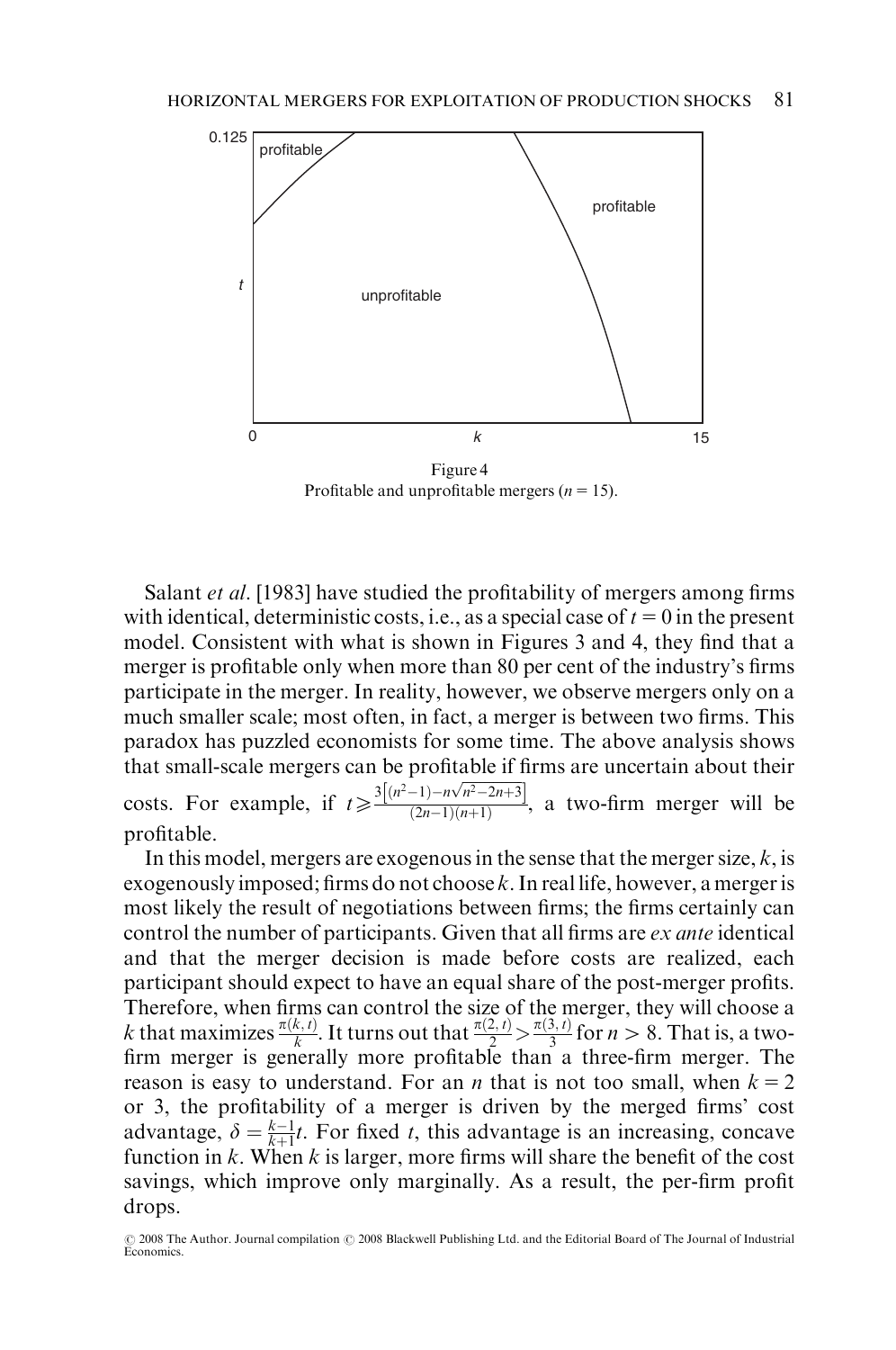The above results are stated in the following proposition:

Proposition 4:

- $(i)$  A two-firm merger is profitable if and only if the cost uncertainty is large, i.e.,  $t \geqslant \frac{3[(n^2-1)-n\sqrt{n^2-2n+3}]}{(2n-1)(n+1)}$  $\frac{2n+2}{(2n-1)(n+1)} \equiv t_2.$
- (ii) For  $n > 8$ , whenever a three-firm merger is profitable, a two-firm merger is also profitable. Furthermore, each participant's profit in the two-firm merger is always larger than that in the three-firm merger.

### VII. WELFARE

The expected post-merger social welfare is

$$
W(k) = E\bigg\{\int_0^X (a - X)dX - z c_z - \sum_{i=1}^{n-k} x_i c_i\bigg\},\,
$$

where E is the expectation over all possible costs and  $X = z + \sum_{i=1}^{n-k} x_i$  is the total output. The merger changes the expected welfare by  $\mathit{W}(k) - \mathit{W}(1).$  We would like to investigate the impact of a privately profitable merger on social welfare.

As shown in the previous section, a merger is profitable only when the merger scale is very large or very small. If large-scale mergers are not allowed (due to, say, antitrust regulations), then a profitable merger will involve only a few firms. This will limit the damage to social welfare. We can show the following:

Proposition 5: If no more than half of the firms are allowed to merge, then

- $(i)$  at most four firms will participate in the merger for any *n* except  $10 \leq n \leq 14$ .
- $(ii)$  social welfare is always improved by a profitable merger.

A merger reduces competition, but it also makes production more efficient under cost uncertainty. Under the '50% rule,' a profitable merger means the merger scale is very small, so competition is not reduced by much. It turns out that the private and social benefits of mergers are well aligned. In fact, the social benefits are always greater than the private benefits. There are mergers that are socially desirable but privately unprofitable. In that case, the government should subsidize mergers.

Figure 5 shows the privately and socially desirable mergers. The upper-left small corner represents privately profitable mergers, while the whole area to the left of the dashed line represents socially desirable mergers.

<sup>© 2008</sup> The Author. Journal compilation © 2008 Blackwell Publishing Ltd. and the Editorial Board of The Journal of Industrial<br>Economics.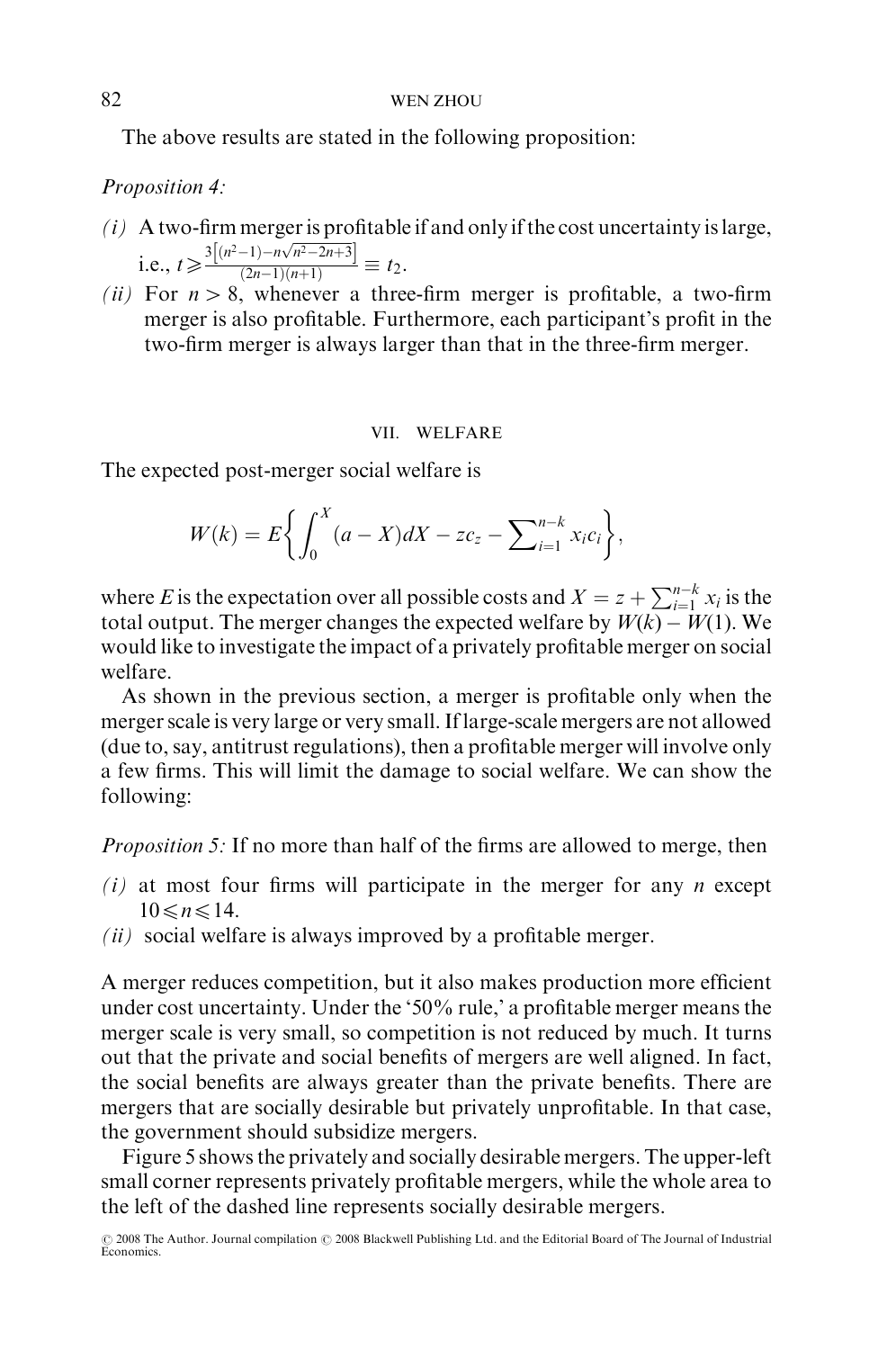

Figure 5 Privately and socially desirable mergers ( $n = 15$ ).

#### VIII. DISCUSSION AND CONCLUSION

### VIII(i). The meaning of a merger

What does it mean when firms merge? How do we know that an existing firm is the result of a merger between several single firms or is just a single firm by itself? These questions seem to be at the heart of any merger model. People generally think that a merged firm should be somewhat 'larger' (i.e., more efficient) than a single firm, be it in production, marketing or information collection.18 Although the idea makes intuitive sense and is frequently alluded to in the popular media, it has yet to be formalized in the economics literature.<sup>19</sup> In this paper, I suggest that when production costs are

<sup>18</sup> 'Intuitively, a merged firm should be 'bigger' than either of the two pre-merger firms . . . ' (McAfee and Williams [1992]). In fact, the merged entity should be bigger than the collection of all merging firms put together. This largeness is usually referred to in the general media as a synergy: 'Synergy exists when the sum of the parts is more productive and valuable than the individual components' (Gaughan [1999], p. 8). Synergies are said to arise from better coordination of complementary businesses (one-stop shopping), cross-marketing of one another's products, spreading overhead, increased specialization of labor and management, more efficient use of capital equipment, expanded product lines, scale economies in production, distribution and advertising, etc. (Gaughan [1999], Chapter 4).

 $\mu$ <sup>9</sup>The literature has mainly focused on mergers between identical firms with deterministic costs. When marginal costs are constant, the merged entity is no different from any single merging or non-merging firm (Salant et al. [1983]). When marginal costs are increasing (Perry and Porter [1985]) or products are differentiated (Qiu and Zhou [2006]), the merged entity is indeed different from a non-merging firm. The production efficiency, however, is not really improved, as the merged entity is no better at producing any given quantity than is the collection of its members. If each firm incurs a fixed cost, cost-savings can be achieved through a merger, but the merged entity is still identical to any single firm in terms of production. Finally, if marginal costs are constant but different across firms, a merger simply eliminates some less-efficient firms. It does not generate any truly new technology. In the last two cases,

 $\odot$  2008 The Author. Journal compilation  $\odot$  2008 Blackwell Publishing Ltd. and the Editorial Board of The Journal of Industrial Economics.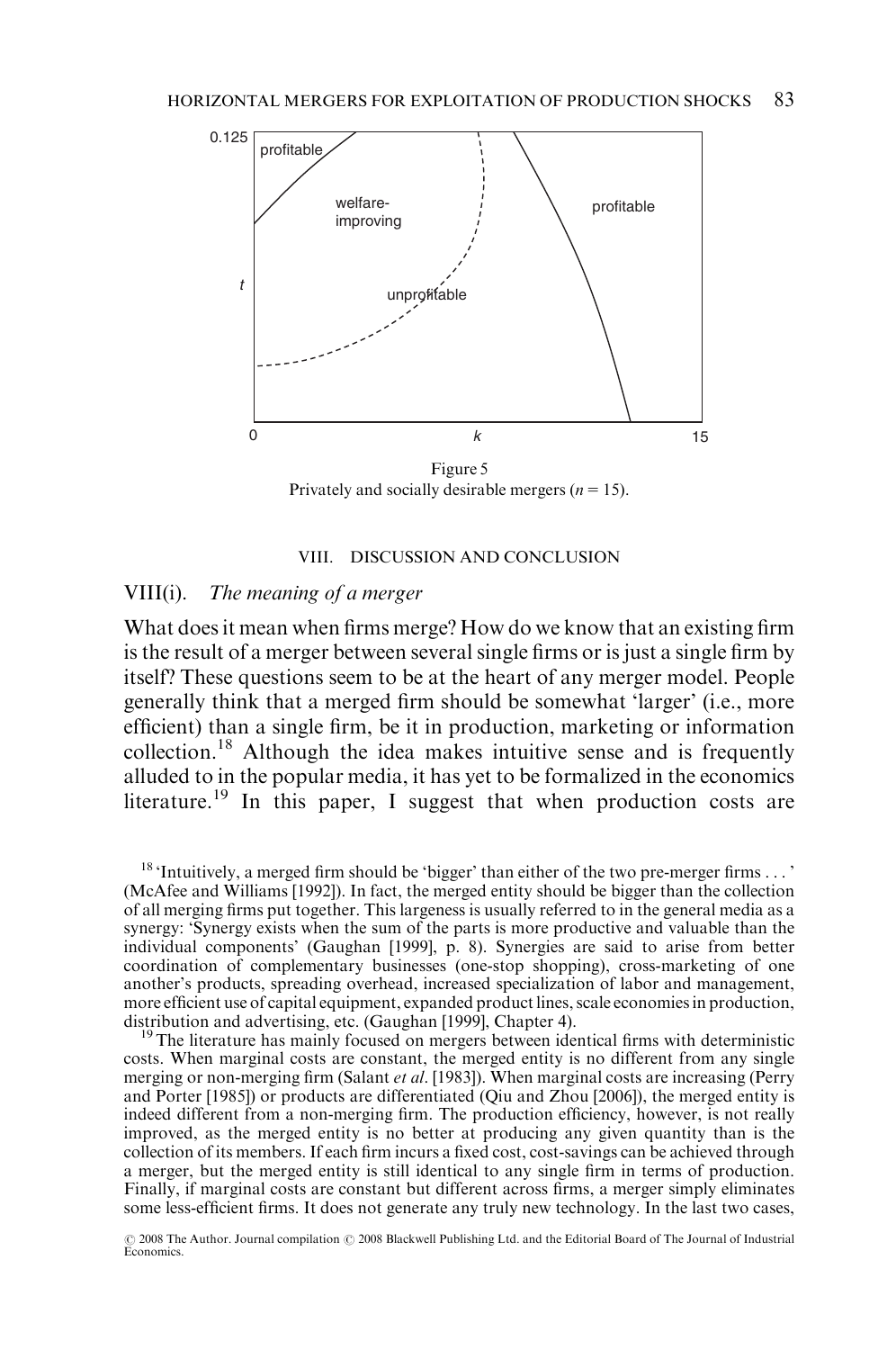### 84 WEN ZHOU

uncertain, a merged entity will be more efficient in production than will any single non-merging firm or the collection of all merging firms, as its total production can be organized among the member outlets in an optimal way – shifted from high-cost outlets to low-cost ones.

A merger enables firms to exploit heterogeneity among participants in the face of production shocks. This logic applies to any demand or supply shock whenever the shock is idiosyncratic. For example, if firms are uncertain about the location of an emerging market, a merged entity is more likely to have a facility that is close to the market than is a firm that owns a single facility. By the same token, a multi-product firm is more likely than a singleproduct firm to have a market 'hit' that matches consumers' tastes. When facing capacity constraints, a large firm is better able to smooth out production in the face of demand shocks. A large body of buyers (say, a bidding ring in an auction) is more likely to have a high valuation of a given product (McAfee and McMillan [1992]; Waehrer [1999]). Firms may each have a random draw of management talent. A merger enlarges the talent pool, making it more likely for a large firm than for a small firm to find an excellent manager. Similarly, a large population is more likely to generate a capable leader, and a large country is better able to deal with regional natural disasters, such as famine, flood and drought. $^{20}$ 

Mathematically, the merged entity enjoys a cost advantage because it receives k independent draws of the technology, whereas a non-merged firm gets only one draw.<sup>21</sup> Therefore, another interpretation of the cost uncertainty may be that the technologies are the stochastic realizations of past  $R&D$  investments.<sup>22</sup> A merger then means an increase in the number of technological draws. This interpretation of mergers has been utilized by many researchers, especially in the context of auctions (Dalkir *et al.* [2000]; Waehrer and Perry [2003]). There is a caveat for this interpretation,

there are indeed cost-savings even though the merger fails to generate a more-efficient technology. The problem is that the cost-savings are *ad hoc* exogenous and therefore may not be very useful for policies.<br><sup>20</sup> 'A large economy is better placed to absorb shocks in different regions. If an oil-price

collapse throws Texas into recession, California and New York may still boom. Not only can national taxes provide a regional insurance fund; unemployed Texans can easily move to work in states that have jobs on offer' (*The Economist* [1/1/98]).

<sup>21</sup> The merged entity's cost is the first-order statistic of multiple independent draws. A similar formulation has been used by Waehrer [1999] in modelling the value of bidding rings in an auction and by Dalkir et al. [2000] and Waehrer and Perry [2003] in modelling the costs to suppliers in a procurement game. That the merged entity shuts down all but one facility is an artifact due to the assumption of constant marginal costs. If marginal costs are increasing, as in Banal-Estanol [2007], all outlets will be put into use, but production rationalization still takes place.<br><sup>22</sup> Oil companies may consider mergers when they are still exploring their oil fields, the

productivity of which is unknown at the time of the merger. Pharmaceutical companies may need to make merger decisions without knowing whether their R&D efforts are successful. In general, any investment could result in indeterminate costs in the future, and sometimes a merger occurs before the uncertainty is resolved.

© 2008 The Author. Journal compilation © 2008 Blackwell Publishing Ltd. and the Editorial Board of The Journal of Industrial<br>Economics.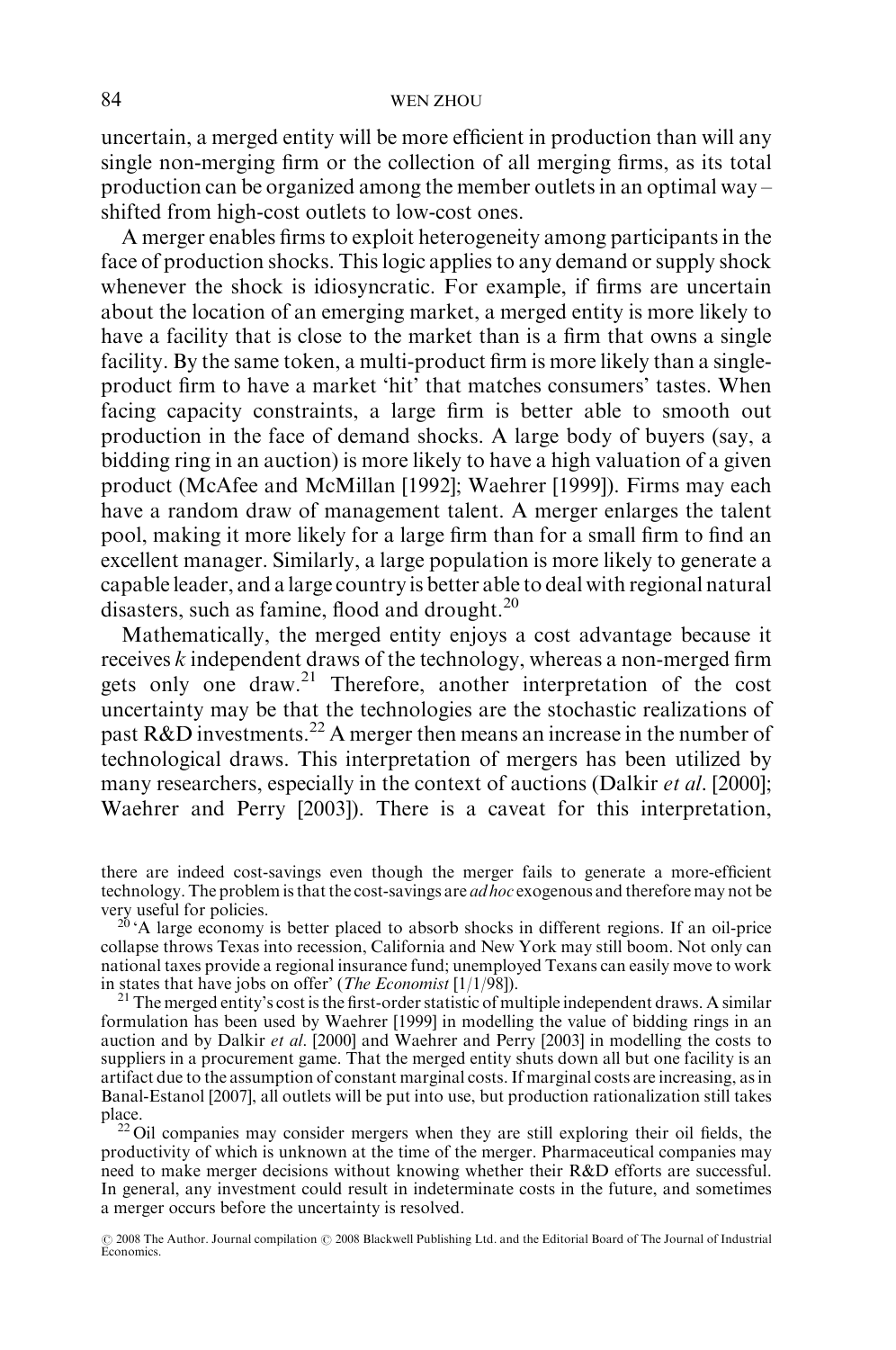however. The merger decision should be made after the investments are sunk;<sup>23</sup> otherwise, the merger is likely to affect the participants' R&D decisions – they may not continue to invest in all k potential projects.<sup>24</sup>

In financial economics, people think that one benefit of mergers is risk diversification, which is sometimes called coinsurance. The idea is that if earnings are imperfectly correlated, combined earnings will be less volatile (Gaughan [1999]; Penas and Unal [2004]). In that world, volatility is undesirable because firms are risk averse. By contrast, in my model, firms are risk neutral. In fact, volatility (uncertainty) is by all means desirable because it gives firms flexibility in production.<sup>25</sup> As a result, the benefit of a merger is the pooling of production resources and the resulting greater flexibility in the event of demand or supply shocks. The logic for this is totally different from the logic for risk diversification.

## VIII(ii). Comparison with the Literature

## Comparison with Gal-Or [1988]

Gal-Or [1988] studies whether a merger is more profitable when demands are uncertain and firms receive private signals about demands. By pooling their private signals, the merged firms estimate demands more accurately, making the merger more profitable. To avoid competition, however, the merged firms respond to market signals less aggressively, which induces non-merged firms to be more aggressive. This makes the merger less profitable. Gal-Or shows that the net effect can go either way. Sometimes, 'the merger may impose an informational disadvantage on each firm that colludes' (p. 639).

Both Gal-Or and I study whether uncertainty creates any extra merger incentive. We both find that the answer is ambiguous, as uncertainty generates two opposite effects. There are nevertheless important differences. While the uncertainty is on the demand side in Gal-Or's model, it is on the cost side in my model. This leads to different conclusions about the advantages of mergers: a more accurate estimation of demands in her model; a more efficient production technology in my model. Our conclusions about the disadvantages

 $^{23}$  In the biotech and pharmaceutical industries, drug development is vulnerable to lastminute setbacks due to failures in last-stage clinical trials or rebuffs from the FDA (*The Economist* [6/27/02 and 5/22/03]).

<sup>24</sup> In industries in which  $R&D$  plays a crucial role, such as the pharmaceutical industry, analysts generally think that merging firms simply pool their R&D spending; they do not reduce it. For example, the major purpose of the \$12.7 billion merger between Bristol-Myers and Squibb in 1989 was to achieve a combined 'annual research and development budget of \$600 million,' which led to five new drugs approved by the FDA within two years (Hill [1999] p. 201). According to *The Economist*  $[1/19/91]$ , the purpose of the merger between computer manufacturers Burroughs and Sperry was to 'pursue the sort of expensive, innovative research

<sup>25</sup> 'More volatile economies do not appear to invest less as a share of GDP. Countries with greater output variability have enjoyed slightly faster growth in productivity' (The Economist [9/26/02]).

<sup>© 2008</sup> The Author. Journal compilation © 2008 Blackwell Publishing Ltd. and the Editorial Board of The Journal of Industrial<br>Economics.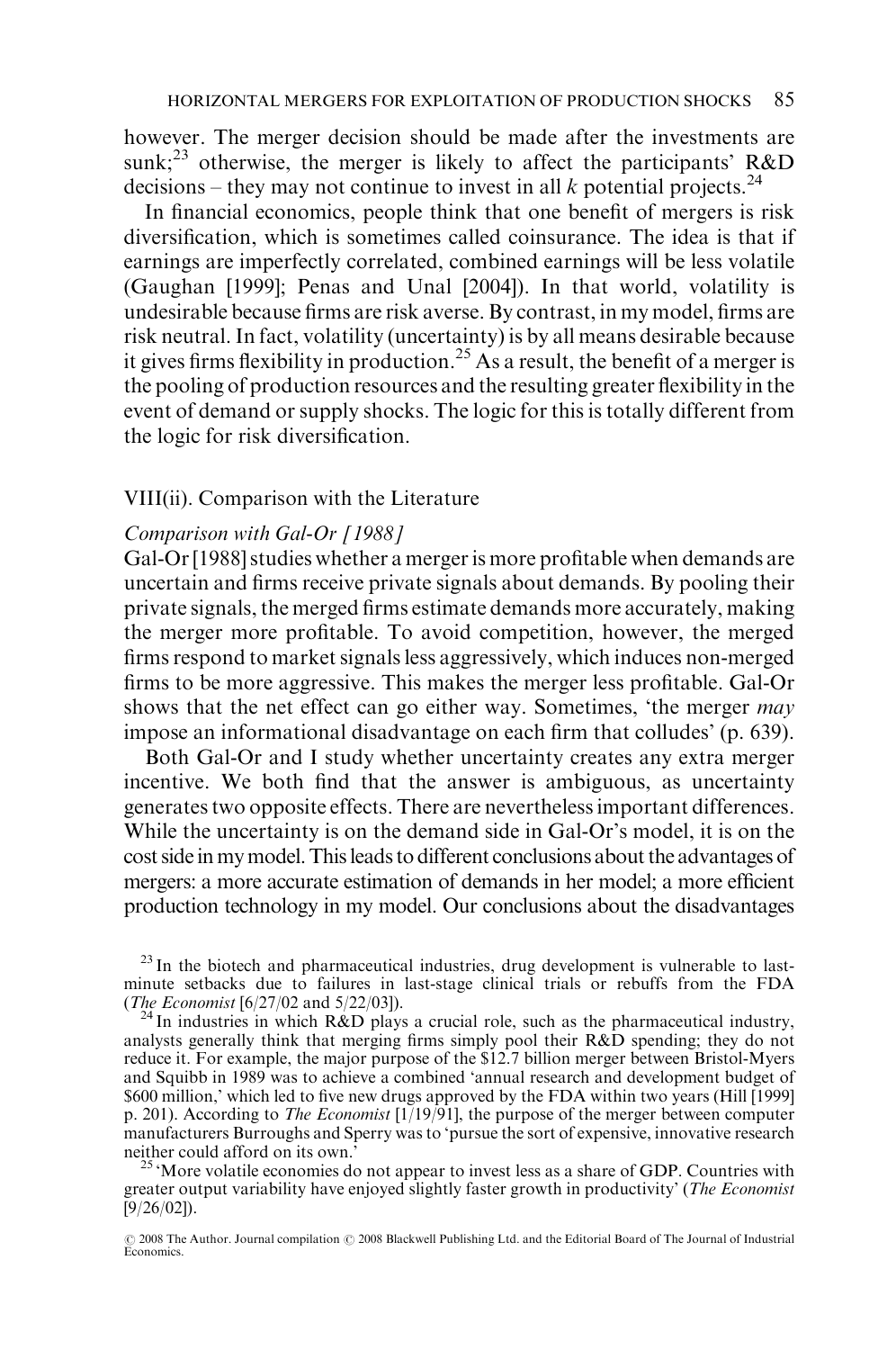### 86 WEN ZHOU

of mergers also differ: the informational interaction from non-merged firms in her model;<sup>26</sup> the reduced benefit from cost variations in my model.

## Comparison with Banal-Estanol [2007]

Banal-Estanol [2004] studies horizontal mergers under cost uncertainty. He finds that cost uncertainty always enhances the incentives to merge. He further argues that the extra incentive is driven by information sharing, not production rationalization. The different conclusions drawn from my model and Banal-Estanol's come from the cost structure. I assume constant marginal costs, so all merged firms are shut down except for one after the merger. By contrast, Banal-Estanol assumes increasing marginal costs, so all merged firms continue to operate. In reality, it is common for some merged outlets to be shut down.<sup>27</sup> More importantly, merged firms in my model do not share information. Given that a merged firm is shut down, the merged entity will not benefit from the variation of, and therefore the information about, the firm's costs.<sup>28</sup>

In Banal-Estanol's model, the incentives to merge are always enhanced by cost uncertainty because the adverse reaction from non-merged firms is largely limited due to increasing marginal costs. I find that his conclusion is sensitive to underlying assumptions. For example, in the robustness subsection, I show that if the uncertainty is about the slope of the (increasing) marginal costs rather than the intercept, as assumed by Banal-Estanol, the net effect of uncertainty will again be ambiguous.

## VIII(iii). Robustness

In the main model, I have assumed linear demand, constant marginal costs, uniform cost distribution and an upper bound on the uncertainty. The major conclusions are: (i) Small-scale mergers, which are never profitable when costs are deterministic, will become profitable if the uncertainty is large. (ii) Smallscale mergers improve social welfare whenever they are privately profitable.

 $26$  For this to happen, the non-merged firms must be able to anticipate the merged firms' actions. They do so by estimating the merged firms' signals. Since a non-merged firm knows only its own signal, the estimation is possible only when signals are correlated. If signals are independent, 'the merger generates no informational effects' (Gal-Or [1988] p. 647). By contrast, I obtain my results when cost signals are totally independent.

 $^{27}$  Richard Scott, CEO of Columbia Healthcare Corp., explained explicitly when he talked about the merger with Hospital Corp. of America in 1994: 'Some hospitals that are considered inefficient competitors will be acquired simply to eliminate them. We've bought eight hospitals in the last five years solely to shut them down and consolidate them into our operations.<sup>†</sup> (Hill [1999] p. 292).

<sup>28</sup>The merged firms need to know one another's costs in order to pick up the most efficient technology. But that is production rationalization, not information sharing. Information in my model refers to the deviation of a cost from its expected value, not the cost itself, as expected costs are common knowledge. After the merger, the expected cost of the merged entity,  $\bar{c}_z$ , becomes known to every firm. The private information that the merged entity has is simply the deviations of its actual costs from its expected cost,  $c_z - \bar{c}_z$ . In that sense, the merged entity does not possess any more superior information than does a non-merged firm.

© 2008 The Author. Journal compilation © 2008 Blackwell Publishing Ltd. and the Editorial Board of The Journal of Industrial<br>Economics.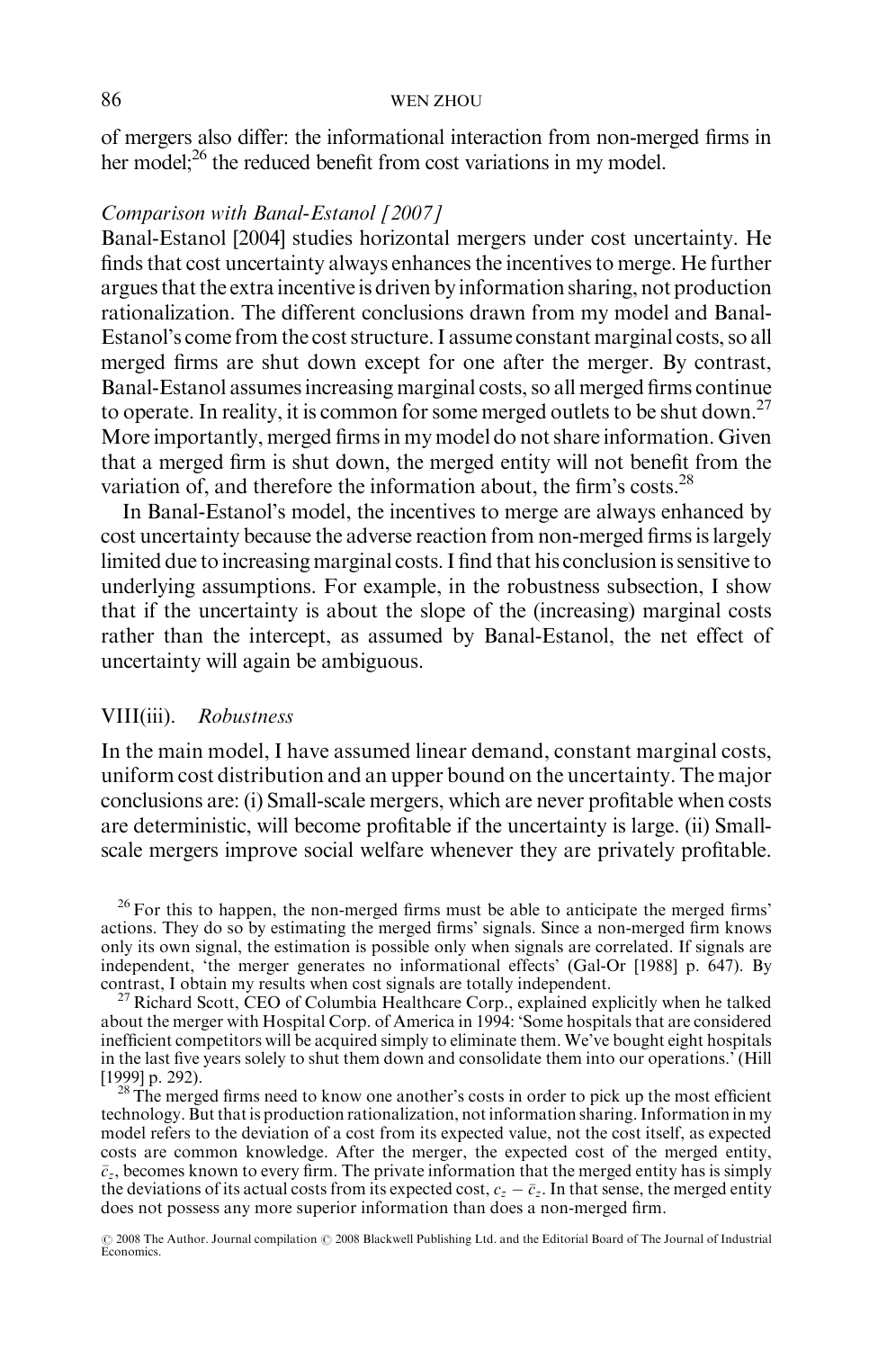(iii) Uncertainty has an ambiguous effect on the incentives to merge; it hinders mergers when the uncertainty is large and there are many merging and nonmerging firms. In what follows, I show that these conclusions are mostly robust under alternative assumptions. I do not repeat the verified conclusions here but report only minor discrepancies or inconclusive calculations. The numerical methods and solutions can be found in the Appendix.

## Increasing marginal costs

Each firm's total cost is  $C_i(x_i) = \frac{c_i}{2}x_i^2$  with  $c_i$  being iid from a uniform distribution on [ $c_0 - t$ ,  $c_0 + t$ ]. When k firms merge, the merged entity's cost will be  $C_z(z) = \frac{c_2}{2}z^2$ , in which  $c_z = 1/\sum_{j=1}^k \frac{1}{c_j}$ . Conclusions (i) and (iii) hold. For (ii), a privately profitable small-scale merger may hurt welfare if the uncertainty is not very large, but the damage is substantially smaller than when costs are deterministic.

## Non-linear demand

The demand is  $p = a - X^2$ . The first two conclusions hold. The third one cannot be tested due to the difficulty of calculation at high values of k.

## Non-uniform cost distribution

The pre-merger cost is binary between  $c_0 - t$  and  $c_0 + t$  with equal probability. Then,  $\bar{c} = c_0$ ,  $\sigma^2 = t^2$ ,  $\bar{c}_z = c_0 - t(1 - \frac{1}{2^{k-1}}), \sigma_z^2 = (\frac{1}{2^{k-2}} - \frac{1}{2^{2k-2}})t^2$ . All three conclusions hold except that a privately profitable four-firm merger may hurt welfare when the uncertainty is very large.

## Possible shutdown under very large uncertainty

In second-stage Cournot competition, a firm may choose to produce zero when its costs turn out to be very high. Our assumption of  $t \le t_0$  avoids this possibility. If  $t > t_0$ , a merger with intermediate values of k may also be profitable if t is sufficiently large, and a profitable merger is invariably welfare-improving as long as less than half of the firms in the industry participate in the merger.

## VIII(iv). Concluding remarks

In this paper, I demonstrate that small-scale mergers may be profitable if, at the time of the merger, firms are uncertain about their costs. The paper provides a simple, natural and endogenous formulation of the particular benefits of mergers. Salant et al.'s [1983] puzzle implies that mergers purely for market power are mostly unprofitable; a profitable merger must be able to generate particular benefits for the merged firms in one form or another. In this paper, I suggest that a merger pools the participants' production facilities so that they can reallocate the total production among members according to their realized costs. This production rationalization generates a concrete cost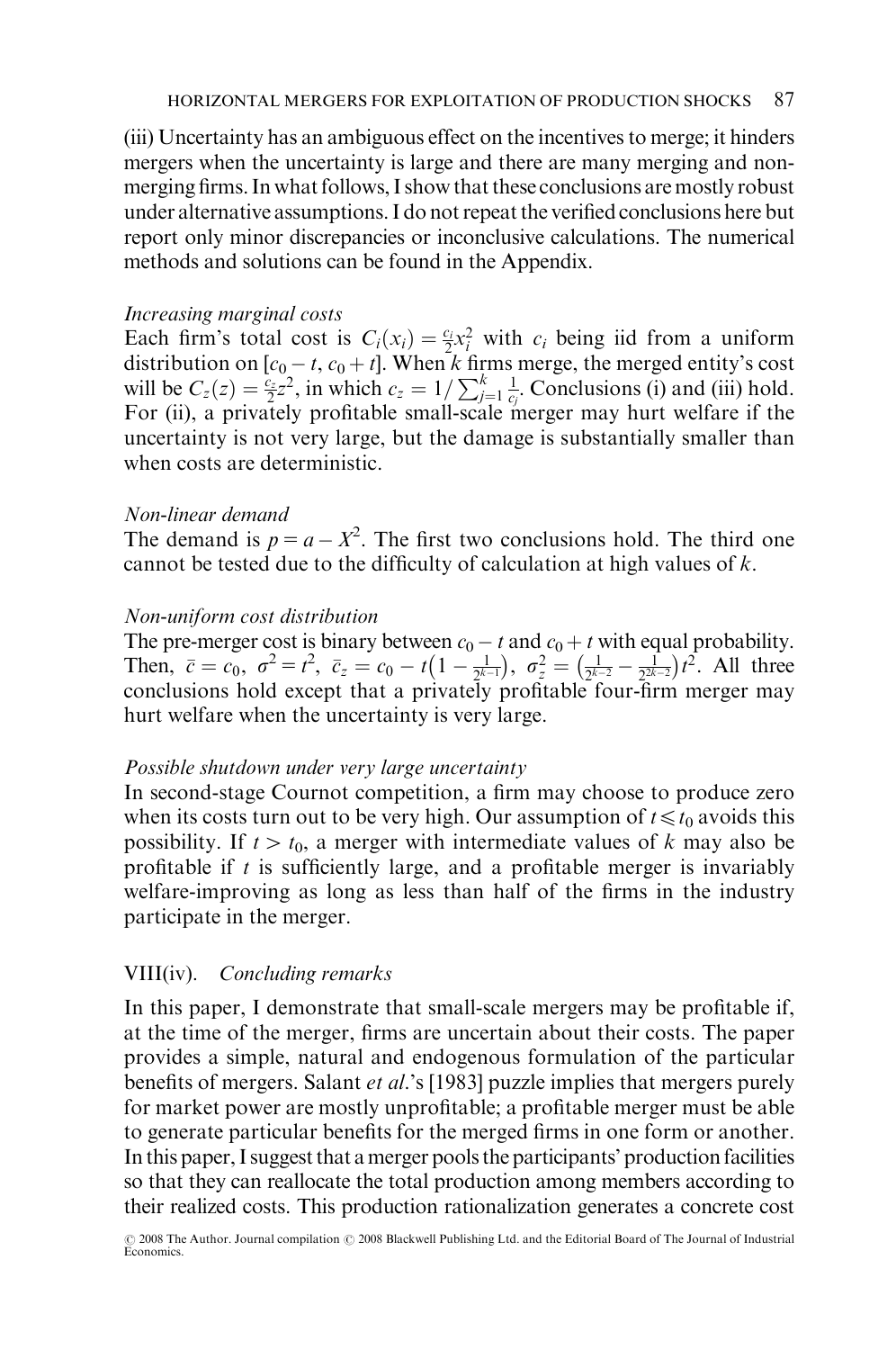advantage. The formulation may then serve as the basis for understanding other merger-related issues, such as endogenous mergers, preemptive mergers, the interaction between horizontal and vertical mergers, etc.

The model generates a few empirically testable hypotheses. For example, a merger is more likely to be formed between firms that face idiosyncratic shocks than between firms that do not. Three-firm mergers are more likely in industries that are already concentrated (i.e., with a small  $n$ ), while two-firm mergers are more likely in industries that are more competitive (having a large *n*). The testing of these hypotheses is left for future work.

#### APPENDIX

#### A. Equilibrium under Quantity Commitment

In all three information structures, the pre-merger equilibrium is a special case of the post-merger equilibrium with  $k = 1$  (and consequently  $\bar{c}_z = \bar{c}$  and  $\sigma_z^2 = \sigma^2$ ), so we will derive only the post-merger equilibrium.

Firm z's expected profit is  $z[a - (n - k)\bar{x} - z - \bar{c}_z]$ . The first-order condition leads to  $a - (n - k)\bar{x} - 2z - \bar{c}_z = 0$ . Similarly, a non-merged firm's first-order condition is  $a - (n - k - 1)\overline{x} - \overline{z} - 2\overline{x} - \overline{c} = 0$ . They yield:

(4) 
$$
\bar{z} = \frac{(a-\bar{c})+(n-k+1)(\bar{c}-\bar{c}_z)}{n-k+2} \text{ and } \bar{x} = \frac{(a-\bar{c})-(\bar{c}-\bar{c}_z)}{n-k+2}.
$$

The equilibrium expected profit of the merged entity turns out to be  $\bar{z}^2$ .

#### B. Equilibrium under Complete Information

Let  $i = \{1, 2, \ldots, (n-k), z\}$  be the index of all firms after the merger. For firm j,  $\pi_j = x_j(p - c_j) = x_j(a - \sum_i x_i - c_j)$ . The first-order condition is

$$
(5) \qquad a - X - x_j - c_j = 0.
$$

We sum up the equation over all firms to obtain  $X = \frac{(n-k+1)a - \sum_i c_i}{n-k+2}$  $\frac{\sum_i^{i} c_i}{n-k+2}$ . Then, (5) implies both  $x_j = a - X - c_j$  and  $x_j = \frac{a + \sum_j c_j}{n - k + 2}$  $\frac{f(z)}{f(x+h-1)}-c_j$ . The former leads to  $\pi_j=x_j^2$ , while the latter leads to (after some manipulation)

$$
x_z = \frac{[(a-\bar{c}) + (n-k+1)(\bar{c}-\bar{c}_z)] + \sum_{i=1}^{n-k} (c_i-\bar{c}) - (n-k+1)(c_z-\bar{c}_z)}{n-k+2},
$$

which means that

$$
E(\pi_z) = E(x_z^2)
$$
  
= 
$$
\frac{[(a-\bar{c}) + (n-k+1)(\bar{c}-\bar{c}_z)]^2 + (n-k)\sigma^2 + (n-k+1)^2\sigma_z^2}{(n-k+2)^2}.
$$

#### C. Equilibrium under Incomplete Information

Firm z's expected profit is  $z[a - (n - k)\bar{x} - z - c_z]$ . The first-order condition is

(6) 
$$
a - (n - k)\bar{x} - 2z - c_z = 0.
$$

<sup>© 2008</sup> The Author. Journal compilation © 2008 Blackwell Publishing Ltd. and the Editorial Board of The Journal of Industrial Economics.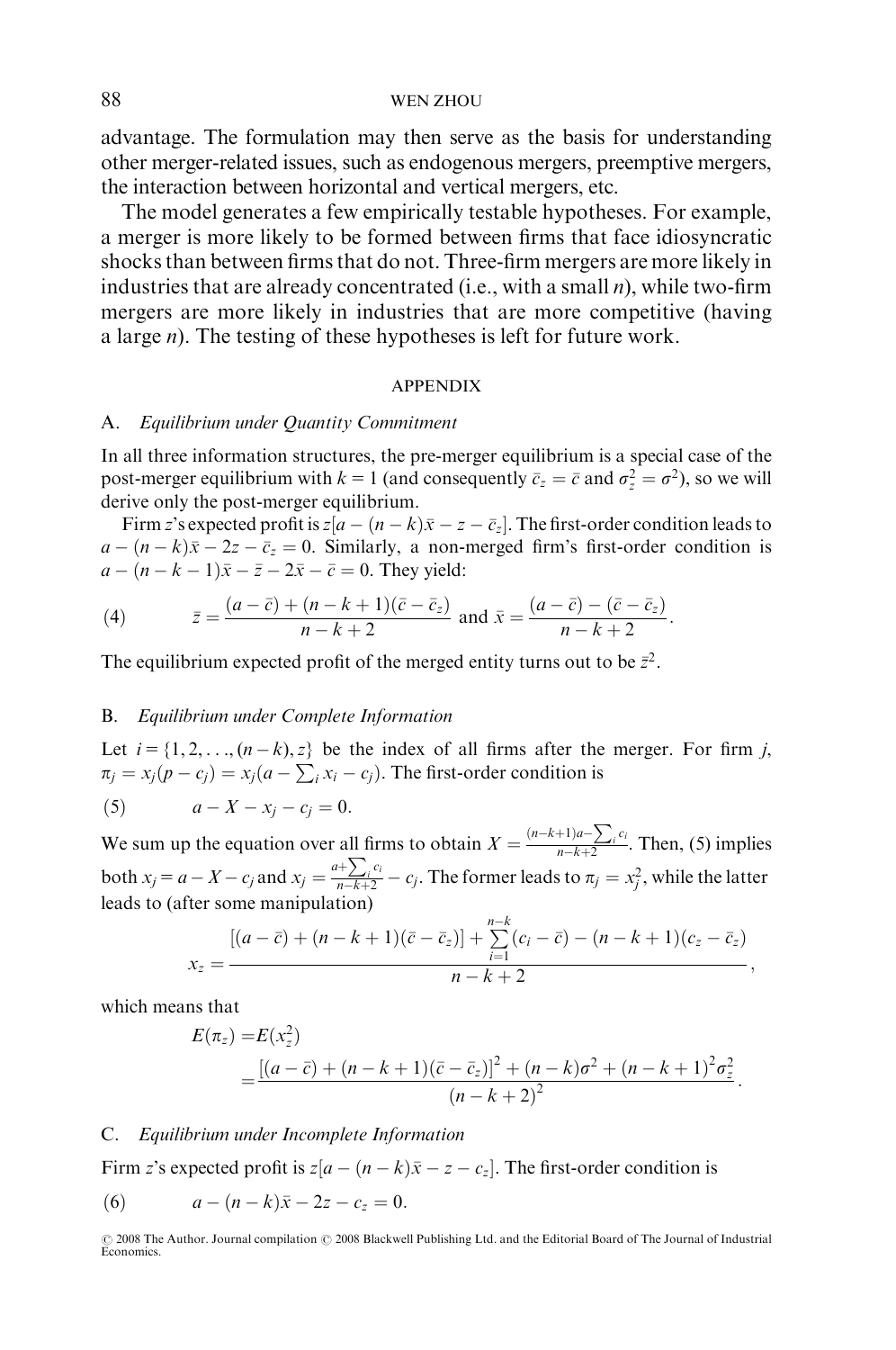By taking the expectations over z and  $c_z$ , the above equation becomes

(7) 
$$
a - (n - k)\bar{x} - 2\bar{z} - \bar{c}_z = 0.
$$

Similarly, the first-order condition of a non-merged firm, firm  $j$ , is:

(8) 
$$
a - (n - k - 1)\bar{x} - \bar{z} - 2x_j - c_j = 0.
$$

By taking expectations over  $x_i$  and  $c_i$ , the above equation becomes

(9) 
$$
a - (n - k + 1)\bar{x} - \bar{z} - \bar{c} = 0.
$$

Equations (7) and (9) are combined to yield  $\bar{z}$  and  $\bar{x}$ , which are identical to those in (4). As a result, from (6) and (8), we get the equilibrium quantities:

$$
z(c_z) = \bar{z} - \frac{1}{2}(c_z - \bar{c}_z)
$$
, and  $x(c_i) = \bar{x} - \frac{1}{2}(c_i - \bar{c})$  for  $i = 1, 2, \dots, n - k$ .

Notice that under Assumptions 1 and 2,  $z(c_z) \ge 0$  and  $x(c_i) \ge 0$  for any k and any  $c_i$ . The merged entity's profit is

$$
\begin{split} \pi_{z} &= z(p - c_{z}) \\ &= \left[\bar{z} - \frac{1}{2}(c_{z} - \bar{c}_{z})\right] \left\{a - \bar{z} + \frac{1}{2}(c_{z} - \bar{c}_{z}) - (n - k)\bar{x} + \frac{1}{2}\sum_{i=1}^{n-k}(c_{i} - \bar{c}) - c_{z}\right\} \\ &= \left[\bar{z} - \frac{1}{2}(c_{z} - \bar{c}_{z})\right] \left\{a - \bar{z} - (n - k)\bar{x} - \bar{c}_{z} - \frac{1}{2}(c_{z} - \bar{c}_{z}) + \frac{1}{2}\sum_{i=1}^{n-k}(c_{i} - \bar{c})\right\}.\end{split}
$$

Therefore,

$$
E(\pi_z) = \bar{z}[a - \bar{z} - (n - k)\bar{x} - \bar{c}_z] + \frac{1}{4}E(c_z - \bar{c}_z)^2
$$
  
=  $\bar{z}^2 + \frac{\sigma_z^2}{4}$ .

Similarly, the expected profit of a non-merged firm is  $E(\pi_x) = \bar{x}^2 + \frac{\sigma^2}{4}$ .

#### D. Proposition 3

As explained in Section VI,  $a - c_0$  can be normalized to 1 without loss of generality. Then,

 $\Omega = \frac{\left[1 + \frac{k-1}{k+1}(n-k+1)t\right]^2 - 1}{(n-k+1)^2}$  $\frac{\left[\frac{1}{1}(n-k+1)t\right] - 1}{(n-k+2)^2} - \left[\frac{1}{12} - \frac{1}{(k+1)^2(k+2)}\right]kt^2$ . Obviously,  $\Omega$  is a quadratic function of t. The sign of  $\Omega$  is the same as that of  $Q = Q(t) = q_2 t^2 + q_1 t$ , where  $q_2 = (-k^3 + 7k^2 +$  $2k - 24)n^2 + (2k^4 - 18k^3 + 32k - 48)n + (-k^5 + 11k^4 - 6k^3 - 16k^2 + 20k - 24)$ , and  $q_1 = 24(k+1)(k+2)(n-k+1) > 0$ . When  $n \ge 60$  and  $k \ge 20$ , it can be shown that, for any given n,  $q_2$  is always negative while  $Q(t_0) < 0$  for intermediate values of k. Given that  $t \leq t_0$ , we conclude that  $Q < 0$  (and thus  $\Omega < 0$ ) when t is large while k takes an intermediate value in [2, n]. On the other hand, when  $n \le 59$ ,  $Q(t_0) > 0$ , so Q is positive (and thus  $\Omega > 0$ ) regardless of the sign of  $q_2$ .

#### E. Proposition 4

(i) Set  $k = 2$  in (3).  $\Delta$  has the same sign as  $\Delta' = (n+1)^2(3-t)[(2n-1)t+3] - 18n^2$ . The root of  $\Delta'$  leads to  $t_2$ . Note that when  $t = t_0$ ,  $\Delta' = 3n^2 + 10n + 1 > 0$ , which guarantees  $t_2 < t_0$ , so Assumption 2 is satisfied.

<sup>© 2008</sup> The Author. Journal compilation © 2008 Blackwell Publishing Ltd. and the Editorial Board of The Journal of Industrial<br>Economics.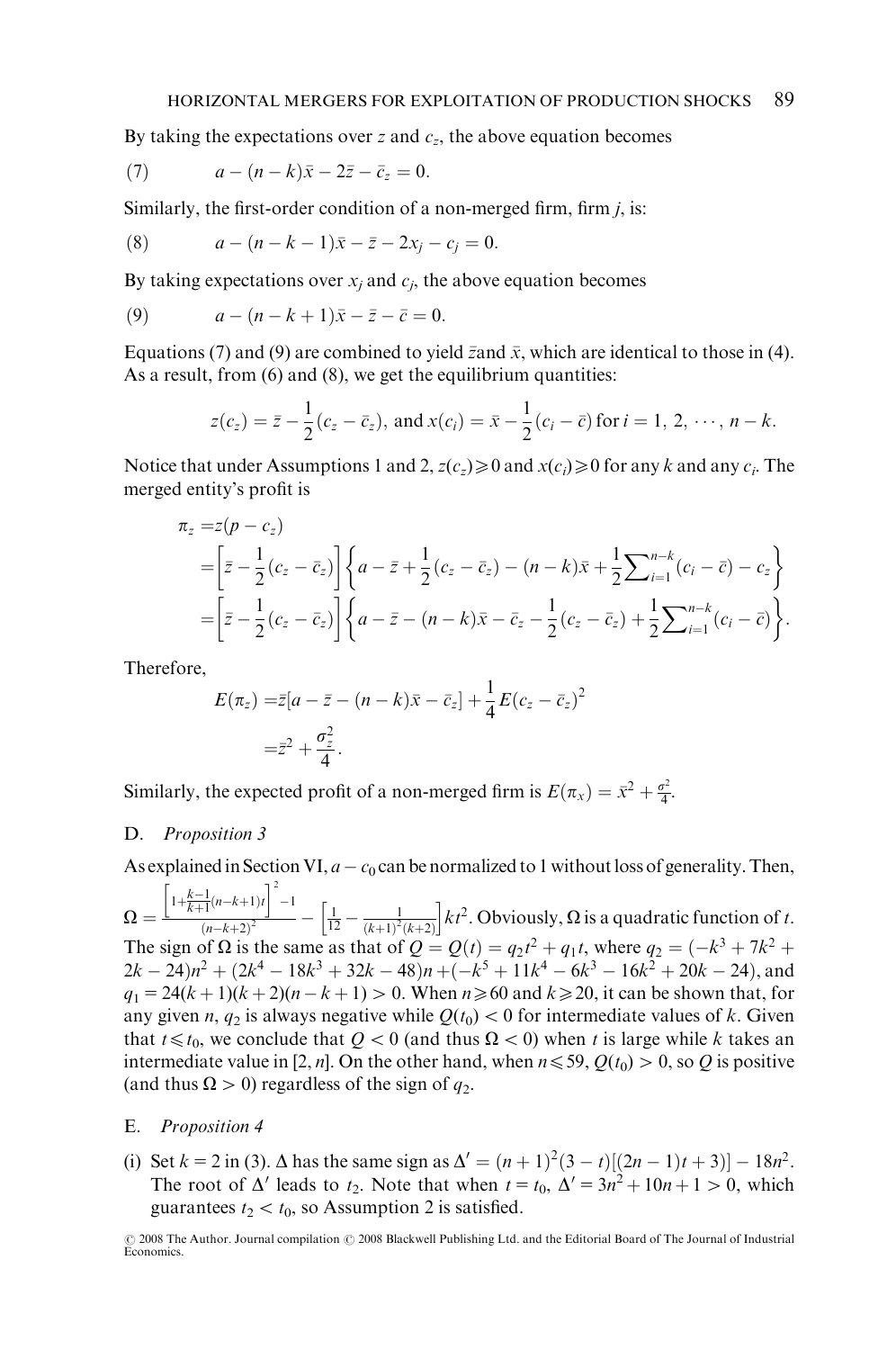### 90 WEN ZHOU

(ii) Each merged firm's profit is  $v(k) = \frac{\pi(k, t)}{k}$ . It can be shown that the sign of  $v(2) - v(3)$ is the same as that of  $f(t) = gt^2 + ht + b$ , where  $g = -9n^4 +$  $58n^3 + 11n^2 - 160n + 40 < 0$ ,  $h = -240(n^2 - 3n + 1) < 0$ , and  $b = 120(n^2 - 6n)$  $(1+3) > 0$ . Therefore,  $f(t)$  decreases in t for  $t \ge 0$ . Because  $t \le t_0$ , we have  $f(t) \geq f(t_0) = \frac{4(21n^4 - 182n^3 + 11n^2 + 80n + 10)}{(n+1)^2}$  $\frac{n^2+11n^2+80n+10!}{(n+1)^2}$ , which is positive when  $n\geq 9$ .

#### F. Proposition 5

- (i) Consider a profitable merger with  $k\geq 5$ . Then,  $n\geq 10$  by the requirement  $n\geq 2k$ . The highest k for a profitable small-scale merger is achieved at  $t = t_0$ . Let  $\Delta = \Delta(k, t_0)$ .  $\Delta$ is quadratic in *n* with  $\frac{d\Delta^2}{d^2n} = -8k^3 + 14k^2 + 46k - 12 < 0$ , so  $\frac{d\Delta}{dn}$  decreases in *n*. We find that  $\frac{d\Delta}{dn}$  $\int_{n=2k}^{2\pi}$  = -2(k+2)(4k<sup>3</sup> - 16k<sup>2</sup> - 11k + 3) < 0 for k > 5, so that  $\frac{d\Delta}{dn}$  < 0 for any  $n \ge 2k$ . We also find that  $\Delta_{n=2k} = -(k+2)(4k^4 - 20k^3 - 40k^2 - 7k + 3) < 0$ for  $k \ge 7$ , so that  $\Delta < 0$  for any  $n \ge 2k$  and  $k \ge 7$ . Finally,  $\Delta_{k=5} = 24(-9n^2 + 152n - 152n)$ 319) < 0 for *n* ≥ 15, while  $\Delta_{k=6} = 120(-4n^2 + 66n - 175)$  < 0 for *n* ≥ 14. Therefore, a profitable merger can have  $k \ge 5$  only when  $10 \le n \le 14$ .
- (ii) For a given cost realization, the welfare is  $aX \frac{1}{2}X^2 zc_z \sum_{i=1}^{n-k} x_ic_i$ . Let  $\overline{X} = \overline{z} + (n - k)\overline{x}$ . Then,  $X = \overline{X} - \frac{1}{2}(c_z - \overline{c}_z) - \frac{1}{2}\sum_{i=1}^{n-k} (c_i - \overline{c})$  so  $E(X^2) = \overline{X}^2 + \frac{a}{2} + \frac{n-k}{4}\sigma^2$ . Also,  $zc_z = [\overline{z} - \frac{1}{2}(c_z - \overline{c}_z)][\overline{c}_z + (c_z - \overline{c}_z)],$  so  $E(zc_z) = \overline{z}\overline{c}_z - \frac{\overline{\sigma}_z^2}{2}$ . Similarly,  $E(x_i c_i) = \overline{x}\overline{c} - \frac{\sigma^2}{2}$ . Then, the expected welfare is

$$
W(k) = a\overline{X} - \frac{1}{2}E(X^2) - E(zc_z) - (n - k)E(x_ic_i)
$$
  
= 
$$
\frac{(n - k + 1)(1 + \delta^2) + 2\delta}{n - k + 2} - \frac{1}{2}\left(\frac{(n - k + 1) + \delta}{n - k + 2}\right)^2 + \frac{3}{8}\sigma_z^2 + \frac{3(n - k)}{8}\sigma^2.
$$

The expected welfare before the merger is  $W(1) = \frac{(n^2+2n)}{2(n+1)^2} + \frac{3n}{8}\sigma^2$ . We can show that  $\Delta^W(t) = W(k) - W(1)$  is a quadratic function that increases in t for  $t \in [0, t_0]$ .

By (i), at most four firms will participate in the merger for any  $n$  except for  $11 \le n \le 14$ . By Proposition 4(i), a profitable merger for  $k = 2$  (which implies that  $n \ge 4$ ) implies  $t \ge t_2$ . But  $\Delta^W(t_2) = \frac{1}{2(2n-1)^2} \Big[ 2(n-2)\sqrt{n^2-2n+3} - 2n^2 + 6n - 3 - \frac{3+12n}{(n+1)^2} \Big] > 0$ for  $n\geq 4$ , so  $\Delta^{w}(t)>0$  when  $t\geq t_2$ . That is, whenever a two-firm merger is profitable, the social welfare will be improved by the merger.

Similarly, if  $k = 3$  (which implies that  $n \ge 6$ ), we can show that the merger is profitable if and only if

$$
t \geq \frac{4(n-1)\sqrt{10(13n^2-52n+103)}-40(n^2-n-2)}{(3n^2-46n+63)(n+1)} \equiv t_3.
$$

But

$$
\Delta^{W}(t_3) = \frac{(28n^3 - 44n^2 - 108n - 36)\sqrt{10(13n^2 - 52n + 103)}}{(3n^2 - 46n + 63)^2(n + 1)^2}
$$

$$
-\frac{-313n^4 + 940n^3 + 1546n^2 - 780n + 1287}{(3n^2 - 46n + 63)^2(n + 1)^2} > 0
$$

for  $n\geq 6$ , so  $\Delta^W(t)>0$  when  $t\geq t_3$ . The case of  $k = 4$  or higher (which happens when  $11 \le n \le 14$ ) can be proved in a similar way.

<sup>© 2008</sup> The Author. Journal compilation © 2008 Blackwell Publishing Ltd. and the Editorial Board of The Journal of Industrial<br>Economics.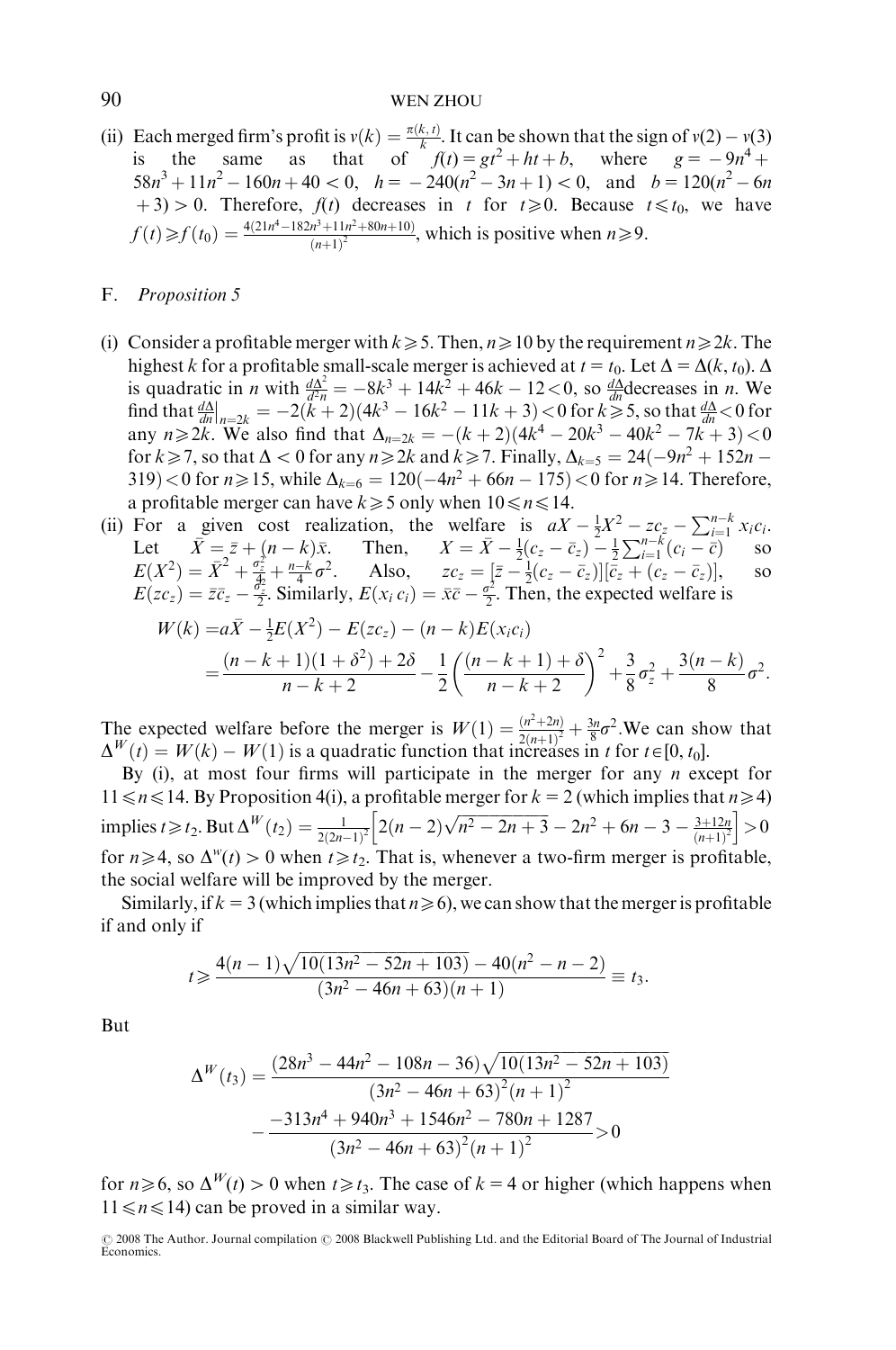#### G. Robustness

 $G(1)$ . Increasing marginal costs It can be shown that, in equilibrium, the merged entity produces  $z(c_z) = \frac{1}{2+c_z} \frac{a(1-h_x)}{\beta}$ and a non-merged firm produces  $x_i(c_i) = \frac{1}{2+c_i} \frac{a(1-h_z)}{\beta}$ in which  $\beta = h_x(1 - h_z)(n - k) + (1 - h_x)$  and  $h_x$  and  $h_z$  are expectations of  $\frac{1}{2 + c_i}$  and  $\frac{1}{2 + c_z}$ . Normalize  $a = 1$ . The expected profit of the merged entity is  $\pi(k) = \frac{h}{2} \left( \frac{1 - h_x}{\beta} \right)$  $\left(\frac{1-h_x}{\beta}\right)^2$ , while the expected social welfare is  $W(k) = \bar{z} + (n - k)\bar{x} - (n - k)\bar{z}\bar{x}$  $-\frac{(n-k)(n-k-1)}{2}\bar{x}^2 - \frac{g_z}{2h_z^2} = \frac{(n-k)g_x}{2h_x^2}\bar{x}^2$ , in which  $\bar{z}$  and  $\bar{x}$  are the expectations of  $z(c_z)$  and  $x_i(c_i)$ . For  $n = 15$  and  $c_0 = 10$ , under deterministic costs ( $t = 0$ ), a merger is profitable if and only if  $k \ge 6$ . With uncertainty, a two-, three-, four-firm merger is profitable if  $\frac{t}{c_0} \ge 0.85, 0.86$  and 0.83, respectively. A two-firm merger improves welfare if  $\frac{t}{c_0} > 9.9$ . The damage to welfare by a profitable two-firm merger is 60% of that under the deterministic case. For  $n = 40$  and  $\frac{t}{c_0} = 1$ , the incentives to merge are hindered by uncertainty when  $17 \le k \le 30$ .

 $G(2)$ . Non-linear demand The first-order conditions of the merged entity and a non-merged firm, i, are

(10) 
$$
-3z^2 - 4(n-k)\bar{x}z - c_z + \beta_z = 0,
$$

(11) 
$$
-3x_i^2 - 4[\bar{z} + (n-k-1)\bar{x}]x_i - c_i + \beta_x = 0,
$$

in which  $\beta_z = a - (n - k)E(x^2) - (n - k)(n - k - 1)\bar{x}^2$ ,  $\beta_x = a - E(z^2) - (n - k - 1)$  $E(x^2) - 2(n - k - 1)\overline{z} - (n - k - 1)(n - k - 2)\overline{x}^2$ , zand  $\overline{x}$  are the expectations of  $z(c_z)$  and  $x_i(c_i)$ , and  $E(z^2)$  and  $E(x^2)$  are the expectations of  $[z(c_z)]^2$  and  $[x_i(c_i)]^2$ . Take expectations on (10) and (11) to get:

(12) 
$$
-3E(z^2) - 4(n-k)\bar{z}\bar{z} - \bar{c}_z + \beta_z = 0,
$$

(13) 
$$
-3E(x^2) - 4[\bar{z} + (n-k-1)\bar{x}]\bar{x} - \bar{c} + \beta_x = 0.
$$

From (12) and (13) we can express  $E(z^2)$  and  $E(x^2)$  as functions of zand  $\bar{x}$ . Plug these functions into (10) to solve  $z = h_z(c_z, \bar{z}, \bar{x})$  and into (11) to solve  $x_i = h_x(c_i, \bar{z}, \bar{x})$ . Take<br>expectations on both sides of these two expressions to get  $\bar{z} = \int_{c_0-t}^{c_0+t} h_z(c_z, \bar{z}, \bar{x}) g(c_z) dz_z$ and  $\bar{x} = \int_{c_0-t}^{c_0+t} h_x(c_i, \bar{z}, \bar{x}) f(c_i) dc_i$ . These two equations will solve for the equilibrium  $\bar{z}$ and  $\bar{x}$ . Finally, the equilibria  $\bar{z}$  and  $\bar{x}$  are plugged into functions  $h_z$  and  $h_x$  to obtain the equilibrium quantities of the competing firms (as functions of their realized costs). The expected profit of the merged entity will be  $\pi = \int_{c_0 - t}^{c_0 + t} z[a - E(X^2) - c_z]g(c_z)dc_z$ , in which  $E(X^2) = z^2 + (n - k)E(x^2) + 2(n - k)\bar{x}z + (n - k)(n - k - 1)\bar{x}^2$ .

For  $n = 15$ , we place the constraint of  $t \le t_0 = 0.23$  to ensure non-negativity of the equilibrium quantities. When costs are deterministic, a merger is profitable only if  $k \ge 13$ . When costs are uncertain, a two-, three-, four-firm merger is profitable if  $t > 0.15$ , 0.18, and 0.21, respectively, and is welfare improving if  $t > 0.02$ , 0.03 and 0.04, respectively. A five-firm merger is never profitable for any  $t \leq t_0$ . To verify (iii), we need to calculate the equilibrium at high values of  $k (k > 30)$ . Given that  $k - 1$  is the exponent of the density function of  $c_z$ , the integration that involves the density function is too complicated to carry out, so (iii) cannot be tested.

<sup>© 2008</sup> The Author. Journal compilation © 2008 Blackwell Publishing Ltd. and the Editorial Board of The Journal of Industrial<br>Economics.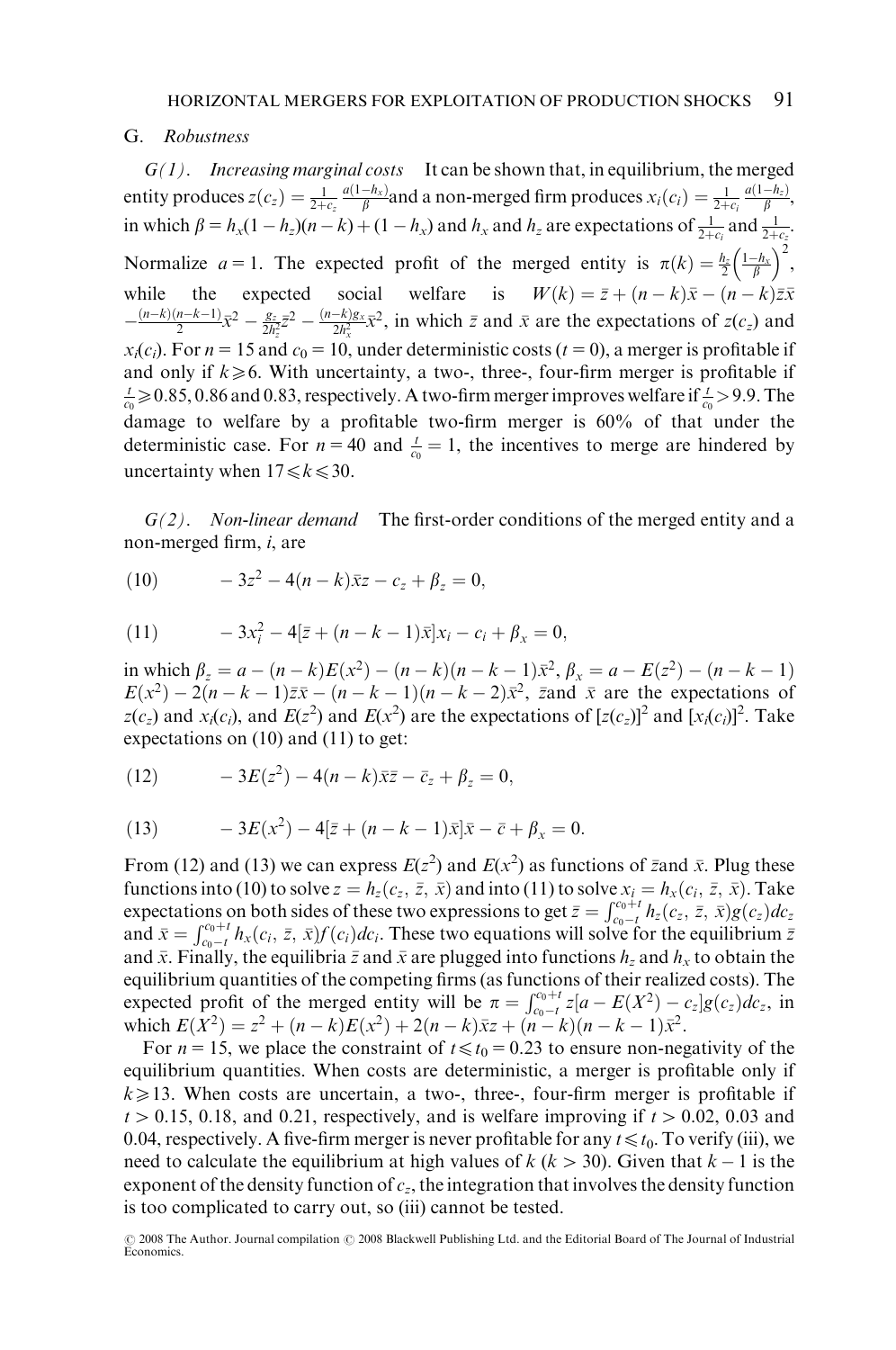#### 92 WEN ZHOU

 $G(3)$ . Non-uniform cost distribution For any n and  $t \leq t_0$ , a profitable two- or three-firm merger always improves welfare. A profitable four-firm merger may hurt welfare when the uncertainty is large. For example, when  $n = 15$  (therefore  $t_0 = 0.125$ ), a two- or three-firm merger is profitable if  $t$  is greater than 0.06 and 0.075, respectively, and is welfare-improving if t is greater than  $0.008$  and  $0.011$ , respectively. A four-firm merger is profitable if  $t \ge 0.1$ , and a profitable four-firm merger improves welfare when  $t \le 0.086$  but hurts welfare when  $t > 0.086$ . If  $n = 30$  and  $t = t_0$ , the incentives to merge are hindered by uncertainty for  $9 \le k \le 28$ .

 $G(4)$ . Very large uncertainty Firm z's first-order condition is:

$$
z(c_z) = \begin{cases} \frac{1}{2}[a - (n-k)\bar{x} - c_z] & \text{if } c_z \le h_z, \\ 0 & \text{if } c_z > h_z, \end{cases}
$$

in which  $h_z = \min\{a - (n - k)\bar{x}, c_0 + t\}$ . For given  $h_z$ , let  $P_z \equiv \Pr(c_z \le h_z)$  $=\int_{c_0-t}^{h_z} g(c)dc, \quad c_z \equiv c_z|_{c_z \leq h_z}, \quad \tilde{c}_z \equiv E(\overset{\circ}{c}_z) = \frac{1}{P_z}\int_{c_0-t}^{h_z} cg(c)dc, \text{ and } \quad \tilde{\sigma}_z^2 \equiv E(\overset{\circ}{c}_z - \tilde{c}_z)^2 = \frac{1}{P_z}$  $\int_{c_0-t}^{h_z} (c - \tilde{c}_z)^2 g(c)dc$ . Also, let  $\overset{\circ}{z} \equiv z(\overset{\circ}{c}_z)$ . Then,

(14)  $\bar{z} = \frac{P_z}{2} [a - (n - k)\bar{x} - \tilde{c}_z],$  $\dot{z} = \frac{\bar{z}}{P_z} - \frac{1}{2}$  $rac{1}{2}(\overset{\circ}{c}_z-\overset{\circ}{c}_z).$ 

Similar expressions can be written for a non-merged firm.

There are three possible cases: (I)  $c_0 + t \le a - (n - k - 1)\overline{x} - \overline{z} \le a - (n - k)\overline{x}$ , which means that  $h_z = h_x = c_0 + t$  and therefore  $P_z = P_x = 1$ ; (II)  $a - (n - k - 1)\bar{x} - \bar{z} < c_0 + t \le a - (n - k)\bar{x}$ , which means that  $h_z = c_0 + t$ ,  $h_x = a - (n - k - 1)\bar{x} - \bar{z}$ ,  $P_z = 1$  but  $P_x < 1$ ; (III)  $a - (n - k - 1)\bar{x} - \bar{z} \le$  $a - (n - k)\bar{x} < c_0 + t$ , which means that  $h_z = a - (n - k)\bar{x}$ ,  $h_x = a - (n - k - 1)$  $\bar{x} - \bar{z}$ ,  $P_z < 1$  and  $P_x < 1$ . In each case, express  $h_z$  and  $h_x$  properly and then solve the equilibria  $\bar{z}$  and  $\bar{x}$  from equation (14) and a similar equation for a non-merged firm. These solutions are then plugged back into the expressions of  $h_z$  and  $h_x$  to verify that this is indeed the case that has been assumed. After  $\bar{z}$  and  $\bar{x}$  have been determined, firm z's expected profit is  $E(\pi_z) = \frac{\bar{z}^2}{P_z} + \frac{P_z}{4}\tilde{\sigma}_z^2$ . The expected welfare is  $W = a\bar{X} - \frac{1}{2}E(X^2) - E(zc_z)$  $-(n-k)E(x_i c_i)$ , in which  $\bar{X} = \bar{z} + (n-k)\bar{x}$ ,  $E(X^2) = E(\pi_z) + (n-k)[E(\pi_x) +$  $2\bar{z}\bar{x} + (n-k-1)\bar{x}^2$ ,  $E(zc_z) = \bar{z}\tilde{c}_z - \frac{P_z}{2}\tilde{\sigma}_z^2$ ,  $E(x_ic_i) = \bar{x}\tilde{c} - \frac{P_x}{2}\tilde{\sigma}^2$ .

For  $n = 15$ ,  $t_0 = 0.125$ . If  $t = t_0$ , a merger is profitable for  $k \le 4$  or  $k \ge 10$ . If  $t = 0.2$ , a merger is profitable for any  $k\in[2, n]$  and welfare-improving for  $k\leq 9$ . If  $t = 0.4$ , a merger is profitable and welfare-improving for any  $k \in [2, n]$ , but welfare is maximized at  $k = 7$ .

#### **REFERENCES**

Banal-Estanol, A., 2007, 'Information-Sharing Implications of Horizontal Mergers,' International Journal of Industrial Organization, 25, pp. 31–49.

Dalkir, S.; Logan, J.W. and Masson, R.T., 2000, 'Mergers in Symmetric and Asymmetric Noncooperative Auction Markets: The Effects on Prices and Efficiency,' International Journal of Industrial Organization, 18, pp. 383–413.

<sup>© 2008</sup> The Author. Journal compilation © 2008 Blackwell Publishing Ltd. and the Editorial Board of The Journal of Industrial<br>Economics.